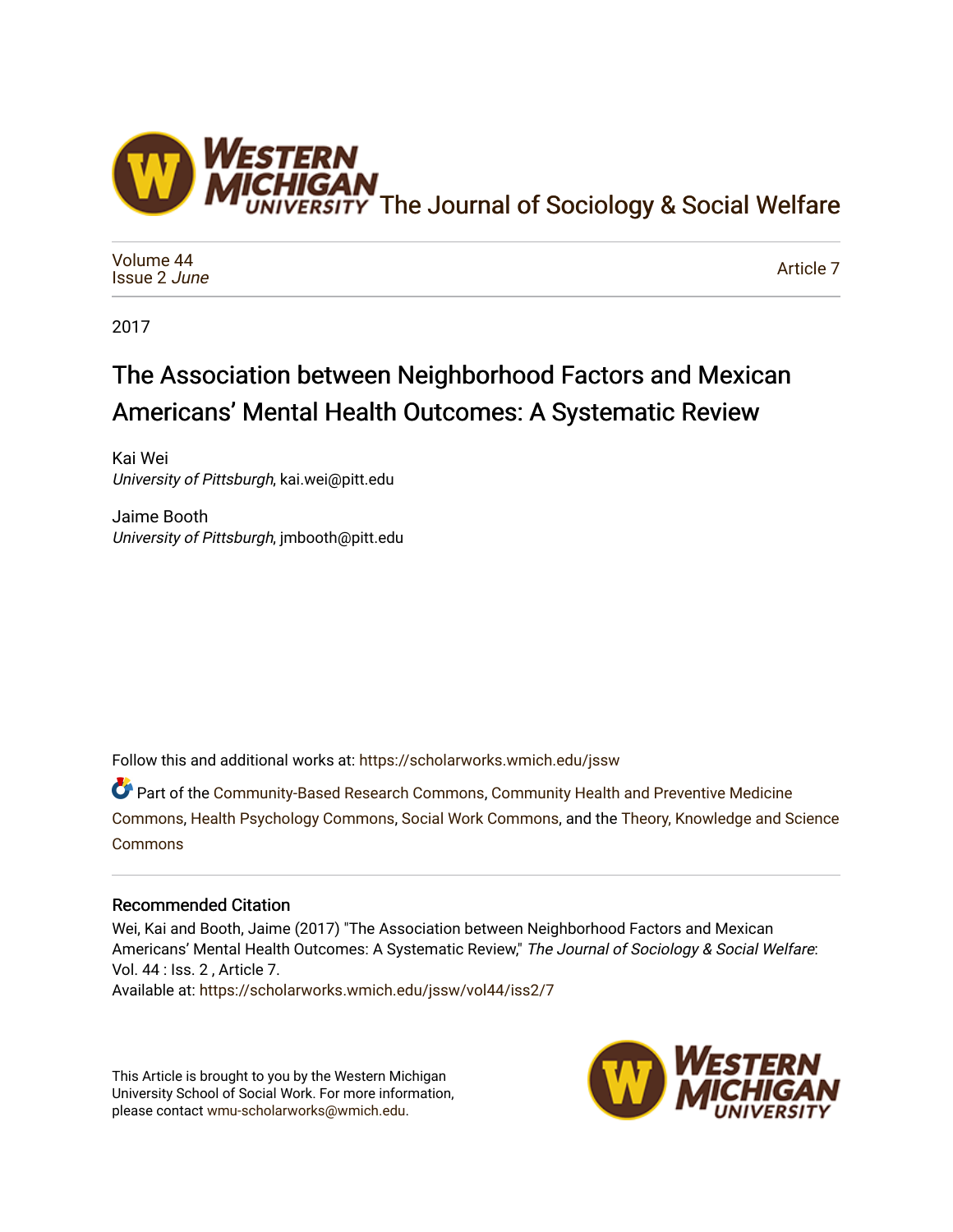## The Association between Neighborhood Factors and Mexican Americans' Mental Health Outcomes: A Systematic Review

## Cover Page Footnote

We thank Dr. Shaun M. Eack for his feedback and comments that greatly improved the manuscript.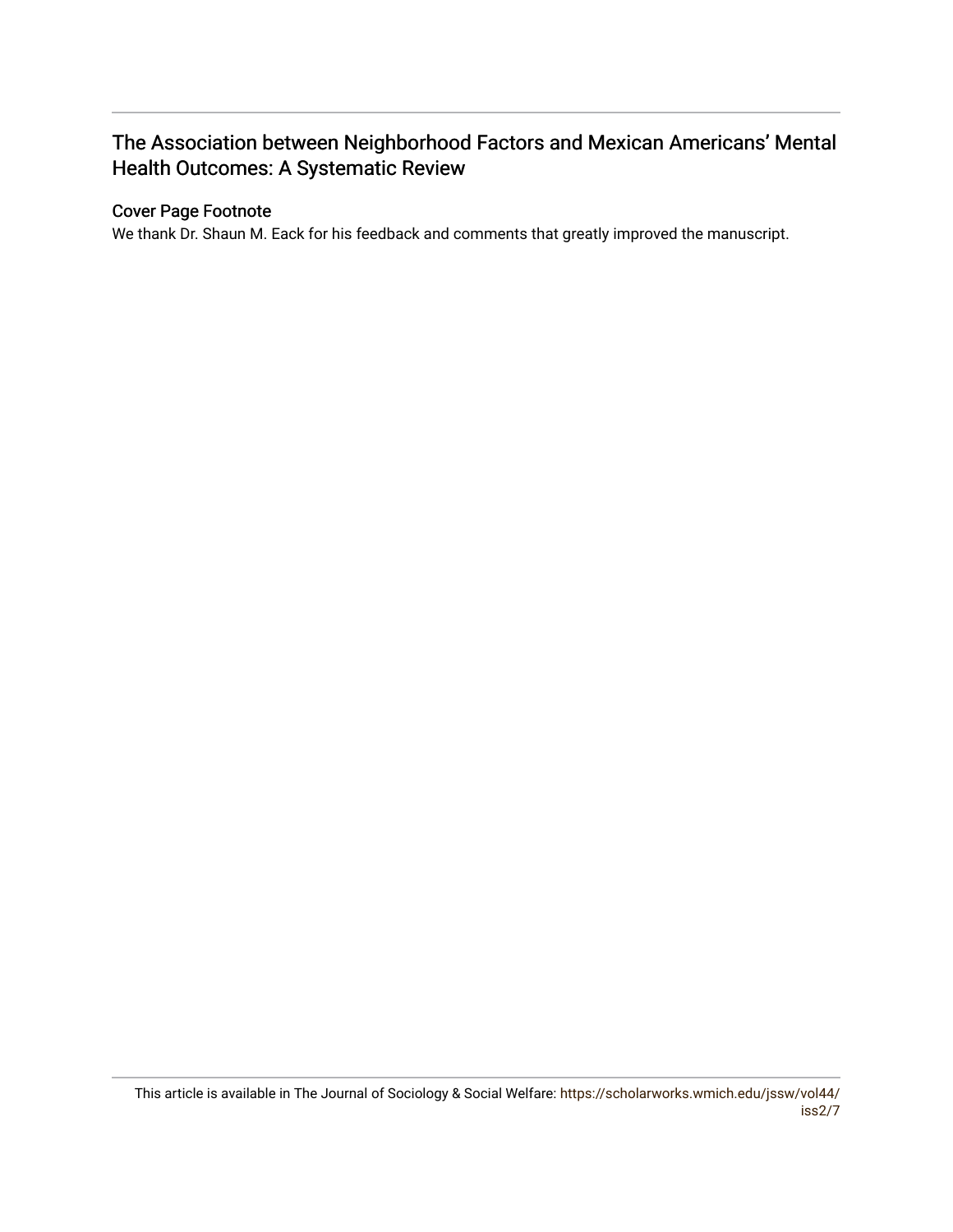## The Association Between Neighborhood Factors and Mexican Americans' Mental Health Outcomes: A Systematic Review

Kai Wei *University of Pittsburgh*

#### Jaime Booth *University of Pittsburgh*

*This systematic review seeks to elucidate the association between neighborhood factors and Mexican American mental health outcomes. We searched PsycINFO and Academic Search Premier for studies related to neighborhood factors and mental health. Google Scholar was used to identify additional studies, followed by a manual inspection of the related work. Eleven studies were identified. Nine studies found that neighborhood factors had a significant impact on mental health among this group. Neighborhood compositional factors influenced mental health directly, among which minority concentration was found to be protective for Mexican American mental health. Neighborhood contextual factors influenced mental health directly and indirectly through the mediation of family cohesion. This study reveals the protective effects of minority concentration and calls for further investigation on the cross-level interaction effects of neighborhood and individual/family factors on Mexican American mental health.* 

*Keywords: neighborhood context, mental health outcomes, Mexican American, systematic review.* 

Journal of Sociology & Social Welfare • June 2017 • Volume XLIV • Number 2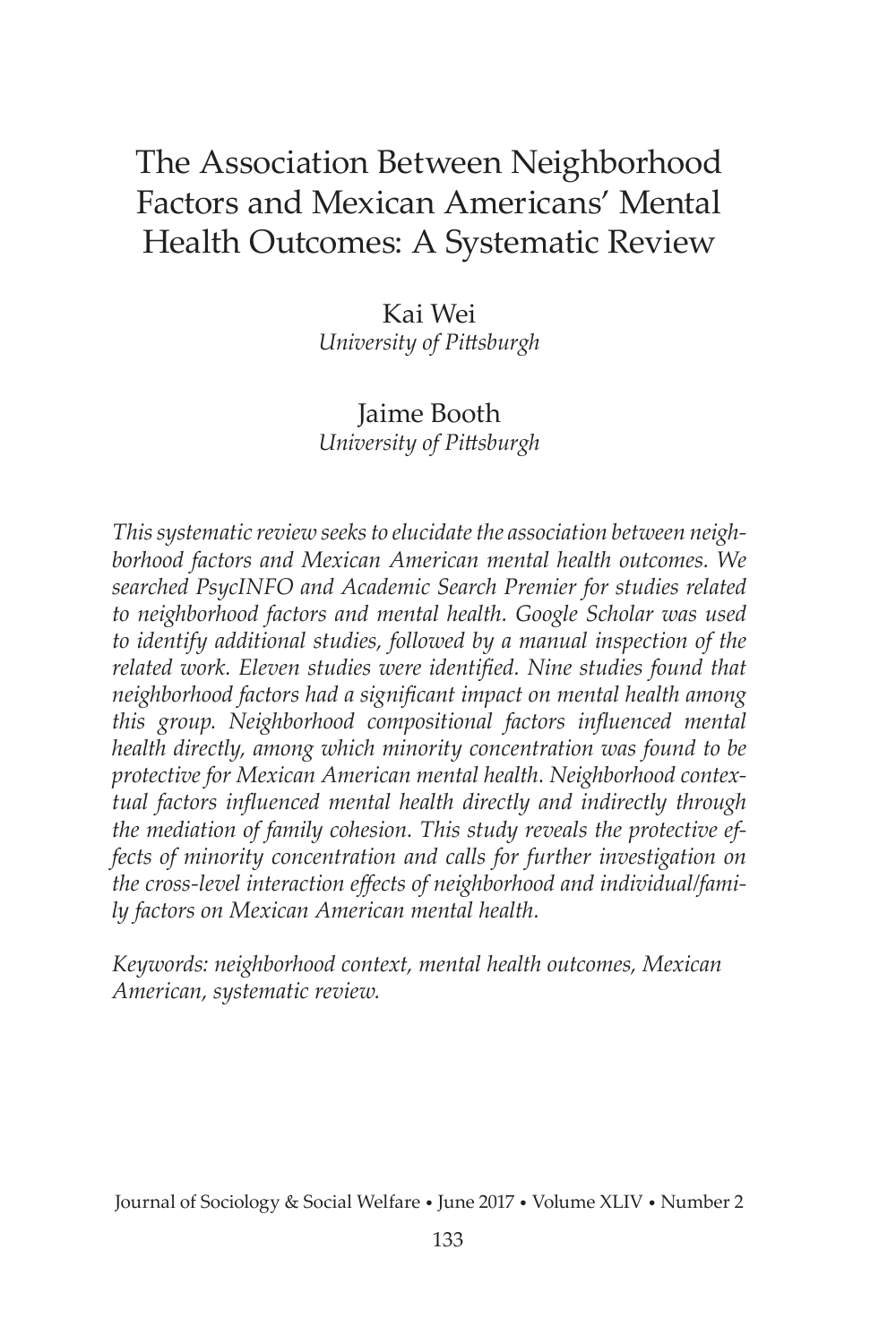## Introduction

The Mexican American population is the largest Hispanic group in the U.S. (64%) and continues to grow (U.S. Census Bureau, 2013). From 1960 to 2013, the number of immigrants from Mexico increased from 600,000 to 11.6 million (Pew Research Center, 2015), with more than half (52%) living in the west (Gonzalez-Barrera & Lopez, 2013). This population primarily lives in homogeneous neighborhoods in which the majority of their neighbors share the same ethnicity, and these neighborhoods generally experience high rates of poverty (Eschbach, Ostir, Patel, Markides, & Goodwin, 2004). Many theories have been advanced to understand this dynamic, with an interest in explaining the effects of neighborhood characteristics on mental health outcomes.

Earlier studies that investigated neighborhood characteristics mainly focused on socioeconomic status (SES) and racial/ethnic composition at the neighborhood level (Macintyre, McKay, & Ellaway, 2005; Shaw, Criss, Schonberg, & Beck, 2004; Sooman & Macintyre, 1995). These studies indicated the negative impact of disadvantaged neighborhoods on mental health outcomes (Macintyre, MacIver, & Sooman, 1993; Sooman & Macintyre, 1995). More recent studies have expanded their scope to include protective neighborhood factors on mental health, such as the strength of social cohesion (Sampson, Raudenbush, & Earls, 1997). These recent studies may be particularly relevant to Mexican Americans, given the potential protective role of social environment that may exist in the homogeneous neighborhoods which experience socioeconomic disadvantage (Blair, Ross, Gariepy, & Schmitz, 2014; Sampson, 2012; Wu, Prina, & Brayne, 2015). A review of prior studies can provide insights for the competing theoretical perspectives regarding the effects of neighborhood characteristics on Mexican American mental health.

## Background

Ethnic enclaves develop in response to structural barriers to mobility, socioeconomic opportunity, and resident choice (Sampson, 2012) for Mexican Americans and recent Mexican immigrants, who frequently live in homogeneous neighborhoods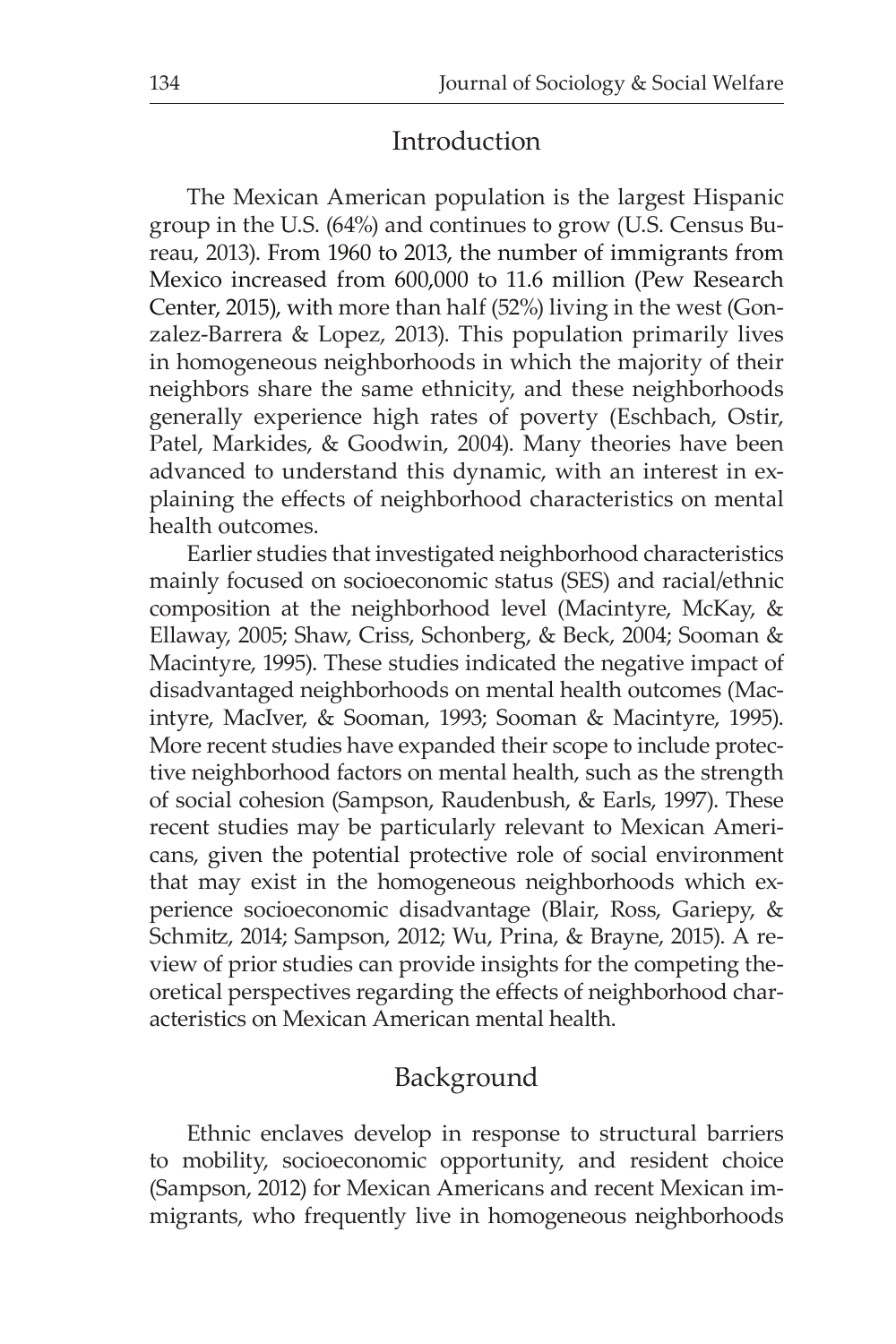(Herrera, Lee, Nanyonjo, Laufman, & Torres-Vigil, 2009). In 2012, there were 53 million Latinos living in the U.S. Of these, 33.7 million were of Mexican origin, including 24 million native-born and naturalized citizens, 3.7 million Mexico-born permanent residents, and 6 million Mexico-born unauthorized immigrants (Gonzalez-Barrera & Lopez, 2013). In total, 8.5 million people of Mexican origin were concentrated in just four metropolitan areas, with 3.8 million living in the Los Angeles area alone (Gonzalez-Barrera & Lopez, 2013). In 2010, there were 13 metropolitan regions with at least 100 Latino neighborhoods (neighborhoods in which at least 50% of the population is Latino) (Onésimo Sandoval & Jennings, 2012).

The residential settlement style, referred to as *hyper barrios* by Massey and Denton, exhibits a minority concentration effect (Massey & Denton, 1992; Sandoval & Jennings, 2012; Wilson, 2012). This minority concentration has been theorized to have both negative and positive effects on mental health outcomes. Minority concentration can reinforce economic disadvantages, which is related to adverse mental health outcomes (Shaw & McKay, 1942). It can also promote social cohesion, which is related to positive mental health outcomes (Roberts, Roberts, & Chen, 1997; Sampson, 2012). Homogeneous neighborhoods may help maintain traditional norms and values, such as familism and gender roles, both of which can protect Mexican Americans from adverse mental health outcomes (Campos, Ullman, Aguilera, & Dunkel Schetter, 2014; Keeler, Siegel, & Alvaro, 2014). Because of the growth of the Mexican American population, it is important to understand both the positive and negative effects of minority concentration.

#### *Social Disorganization Theories and Mental Health Outcomes*

Living in a disadvantaged neighborhood (defined as 30-40% of the population living below the poverty line) has consistently been associated with psychological distress beyond that of individual SES (Massey & Denton, 1992; Mirowsky & Ross, 2003; Wilson, 2012). This social phenomenon has frequently been referred to as an upstream social determinate of distress (Braveman, Cubbin, Egerter, Williams, & Pamuk, 2011); the impact of individual-level psychological changes comes from the direct and indirect effects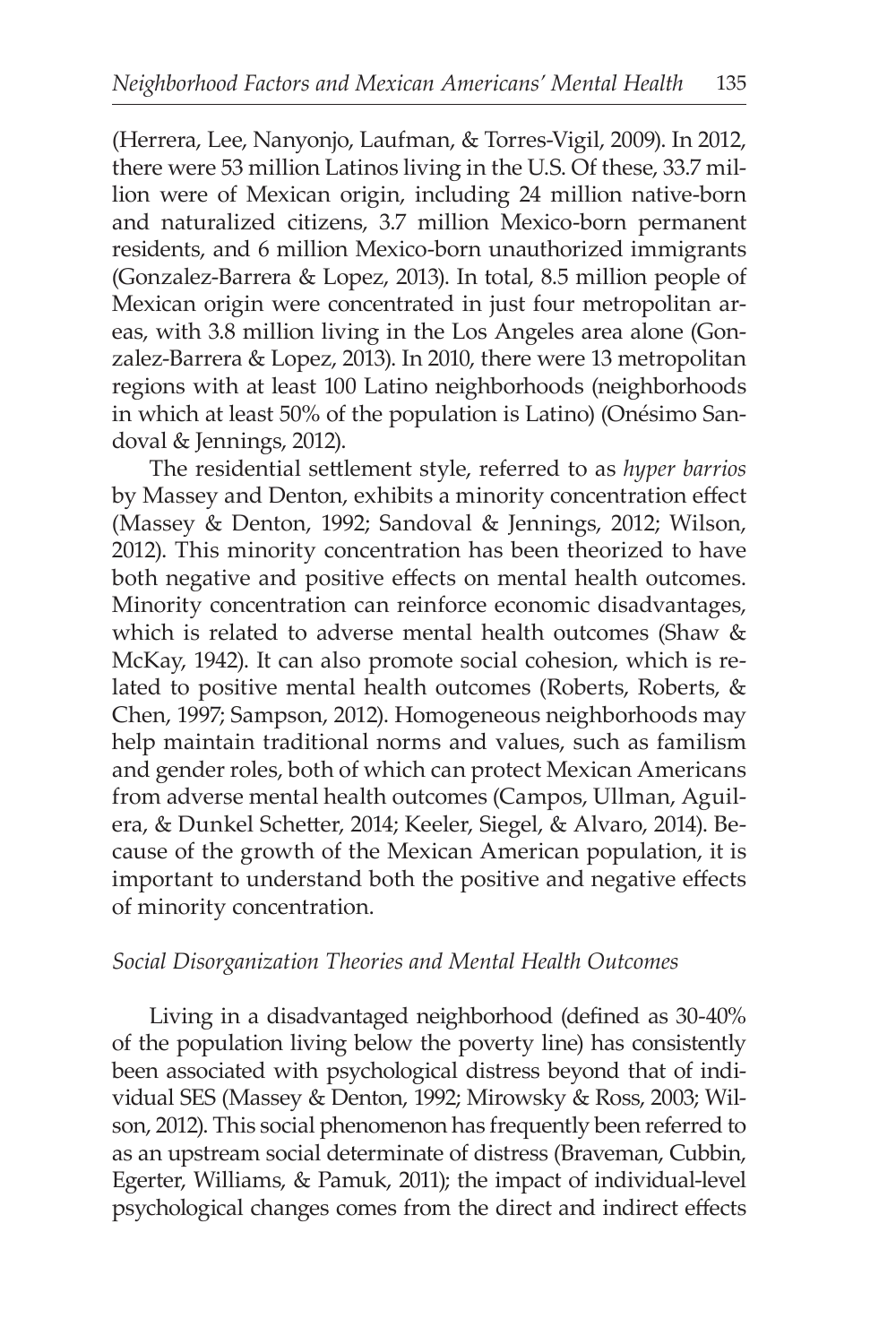of neighborhood-level factors. Social disorganization theory has been advanced to explain the relationship between neighborhood disadvantages and mental health outcomes.

The classic social disorganization theory, which is one of the foundational theories in the study of neighborhood effects, suggests that concentrated disadvantages, homogeneous ethnic groups (that include large concentrations of immigrant groups), residential instability, and weak social ties are associated with increased crime and violence (Sampson, 2012; Shaw & McKay, 1942). Feeling unsafe in a neighborhood may directly and indirectly influence residents' mental health outcomes by affecting individuals' stress levels (Booth, Ayers, & Marsiglia, 2012), as well as social processes, such as social cohesion, that occur within the neighborhood (Macintyre et al., 1993; Sooman & Macintyre, 1995). Ross (2000) found that neighborhood disorder, which is characterized by general signs of crime (e.g., graffiti, broken windows, and noise), fully mediated the relationship between neighborhood disadvantages and distress (Ross, 2000).

Modern studies of social disorganization theory have found strong evidence for the protective effect of *collective efficacy* (Sampson et al., 1997), wherein "social cohesion among neighbors combined with their willingness to intervene on behalf of the common good" (p. 918). *Collective efficacy* reduces violence in a neighborhood by creating social norms that communicate intolerance of criminal behavior and the ability to enforce that norm. Recent studies have found support for this hypothesis. For example, Burchfield and Silver (2013) found that collective efficacy may reduce the robbery incidents in disadvantaged neighborhoods with large concentrations of immigrant groups.

The classic social disorganization theory and the more modern introduction of collective efficacy lead to differing hypotheses that associate living in a neighborhood with a high concentration of immigrants (important when discussing Mexican Americans) and mental health outcomes. Classical disorganization theory hypothesizes that a high concentration of immigrants in a neighborhood is associated with more crime, and therefore poorer mental health (Sampson et al., 1999; Sampson et al., 1997). In contrast, the collective efficacy perspective hypothesizes that a high concentration of immigrants is associated with increased social cohesion, which protects against elevated rates of crime (Nielsen,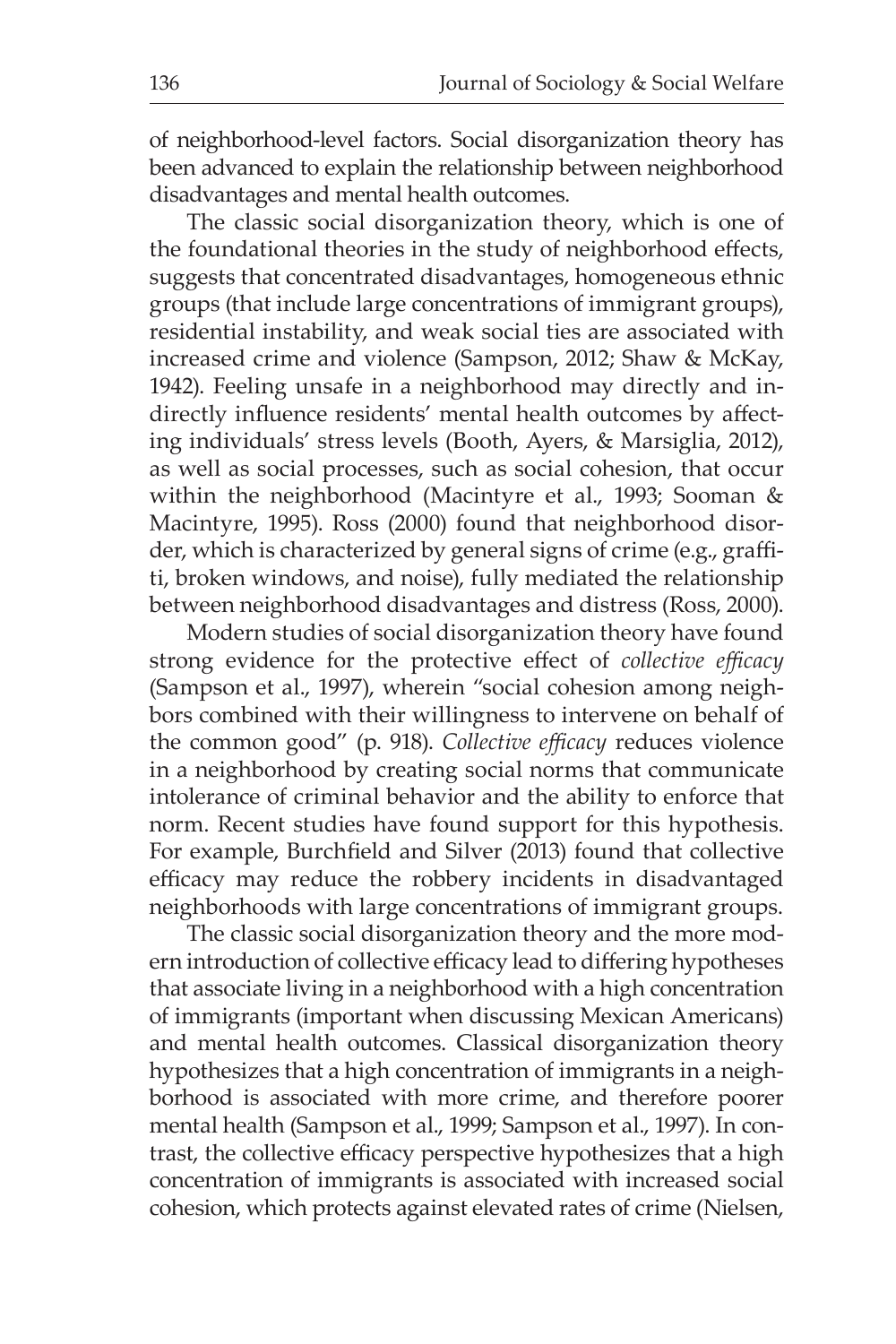Lee, & Martinez, 2005; Salanova, Llorens, Cifre, Martínez, & Schaufeli, 2003; Sampson, Morenoff, & Raudenbush, 2005), and consequently has a positive effect on immigrants' mental health. The concentration of Mexican Americans in neighborhoods may aid in the creation of collective efficacy by facilitating a shared identity (Milbrath & DeGuzman, 2015) that reinforces traditional norms and values which place a strong emphasis on family interdependence and family-wide supportiveness (familism) (White, Roosa, & Zeiders, 2012c).

These dynamics raise questions about the mechanisms within neighborhoods that affect mental health. Previous systematic reviews have summarized the association between neighborhood context and mental health outcomes in the general population (Blair et al., 2014; Cutrona, Wallace, & Wesner, 2006; Mair, Roux, & Galea, 2008; Paczkowski & Galea, 2010; Truong & Ma, 2006). However, no studies have reviewed the relationship between neighborhood factors (e.g., ethnic composition) and Mexican American mental health outcomes. This systematic review seeks to fill this gap and elucidate the association between neighborhood factors and mental health outcomes among this group.

#### *Deconstructing Neighborhood Factors*

Since the introduction of the social disorganization theory, many concepts have been introduced in the study of neighborhood factors. To guide this systematic review and add depth to the discussion of neighborhood effects, this study examines neighborhood factors in greater detail by deconstructing two important categories of neighborhood measure: neighborhood compositional factors and neighborhood contextual factors (Wu et al., 2015). *Neighborhood compositional factors* are created by aggregating the individual characteristics (Wu et al., 2015) of neighborhood SES and racial/ethnic composition (Sampson, 2012; Wilson, 2012). Indicators of SES include income, education, and percentages of unemployed male-headed households, female-headed households with children, and families on assistance (Massey & Sampson, 2009). Measures of the racial/ethnic composition describe the homogeneity or heterogeneity of the racial/ethnic make-up of neighborhoods (Wilson, 2012).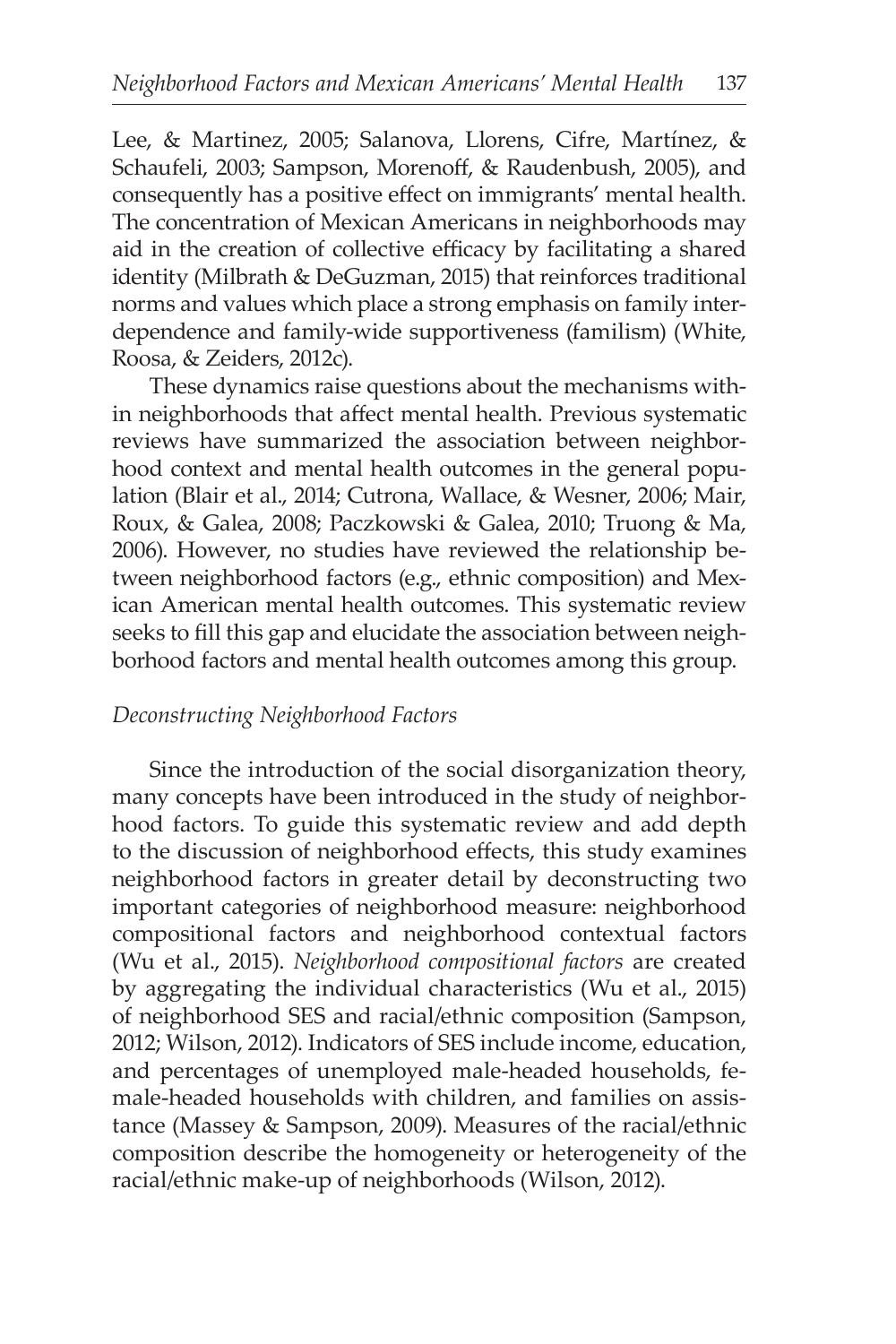*Neighborhood contextual factors* are related to the social, service, and physical characteristics of a neighborhood (Robert, 1999). Social characteristics include social cohesion (neighborhood cohesion and neighborhood familism), informal control between neighbors and within families (collective efficacy) (Sampson et al., 1997), and social capital (trust between neighbors) (Valencia-Garcia, Simoni, Alegría, & Takeuchi, 2012). Service characteristics include health service facilities, fitness centers, religious organizations, supermarkets, and schools (Longest, 2002; Robert, 1999). Physical characteristics include the safety and afforestation (the coverage of green areas) of neighborhoods (Longest, 2002; Schaefer-McDaniel, Caughy, O'Campo, & Gearey, 2010). *Mental health outcomes* refer to positive and adverse mental health, such as anxiety, depression, attention deficit disorder, and cognitive function decline.

This review uses these deconstructed neighborhood factors as a framework to summarize studies linking neighborhood factors to Mexican American mental health. This study specifically examines: (1) The association between neighborhood compositional factors and mental health outcomes among this group; and (2) the association between neighborhood contextual factors and their mental health.

#### Method

#### *Inclusion Criteria*

Studies were included using several criteria. First, the studies were required to be peer-reviewed journal publications. Second, *at least* 70% of the study participants were required to be Mexican Americans. Third, the studies were required to examine the effect of *at least* one neighborhood factor on mental health outcomes. The studies excluded in the review process were unpublished manuscripts, editorials, and opinion pieces.

#### *Search Strategy*

Studies were identified using PsycINFO and Academic Search Premier databases and Google scholar (see Figure 1). In phase one of the search, we applied English-language search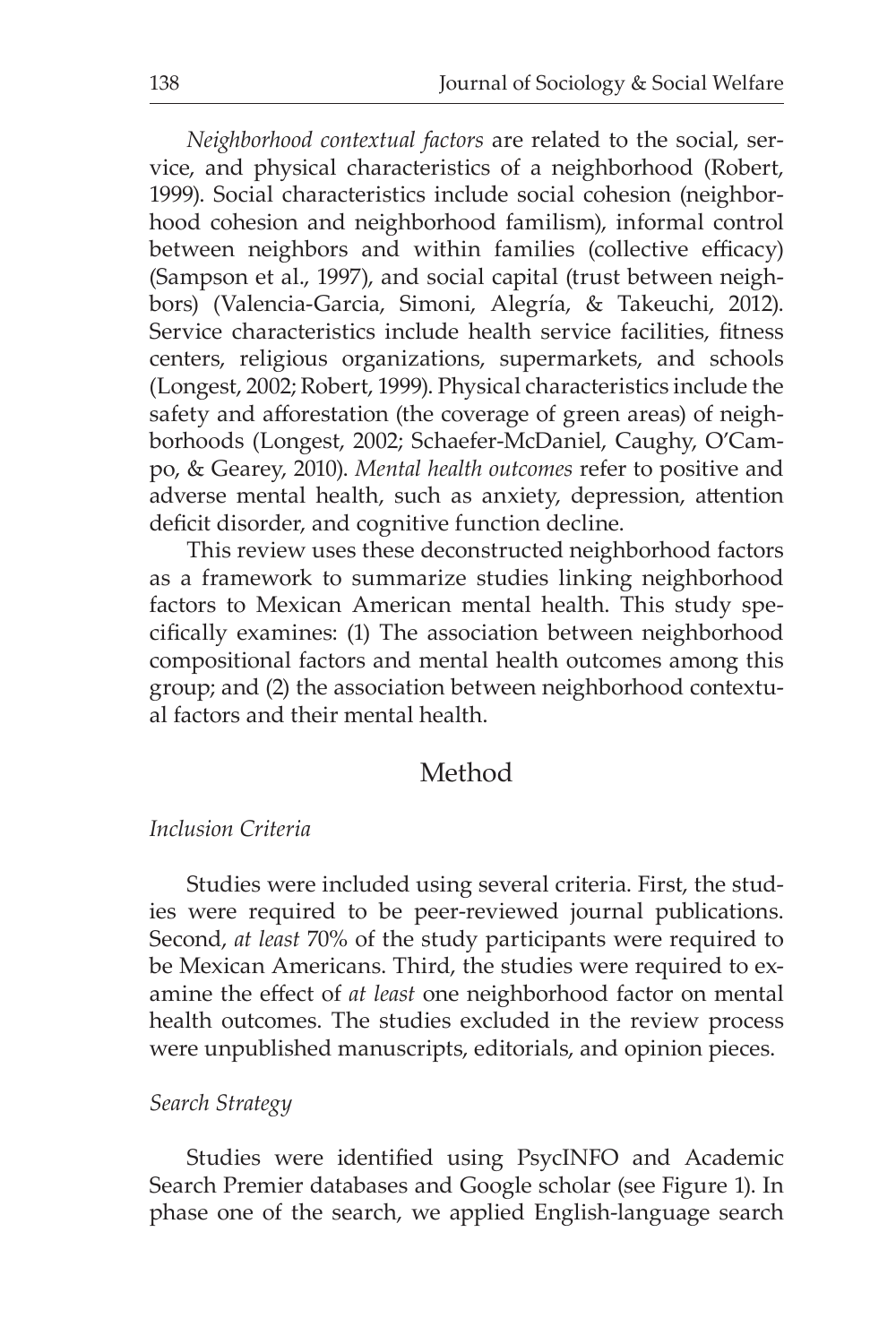

Figure 1. A flow chart<sup>1</sup> for identifying the 11 eligible studies.

 $1$  Format Source: Moher D, Liberati A, Tetzlaff J, Altman DG, The PRISMA Group (2009). Preferred Reporting Items for Systematic Reviews and Meta-Analyses: The PRISMA Statement. PLoS Med 6(6): e1000097. doi:10.1371/journal.pmed1000097.

terms to PsycINFO and Academic Search Premier. Search terms were used to select articles whose abstracts contained "Mexican American" and included *at least one term* from each of these sets: Neighborhood compositional factors = ["neighborhood", "community"]; Neighborhood contextual factors = ["social", "cohesion", "service", "environ\*", "safety", "facility, "health care", "disorganization", "collective efficacy"]; and Mental health outcomes = ["psych\*", "mental", "stress", "emotional"]. These search terms were constructed to match articles concerned with the effects of neighborhood factors on Mexican American mental health. This search returned 181 articles, all of which were published between 1966-2014 (with 51 from PsycINFO and 130 from Academic Search Premier). Based on the inclusion criteria,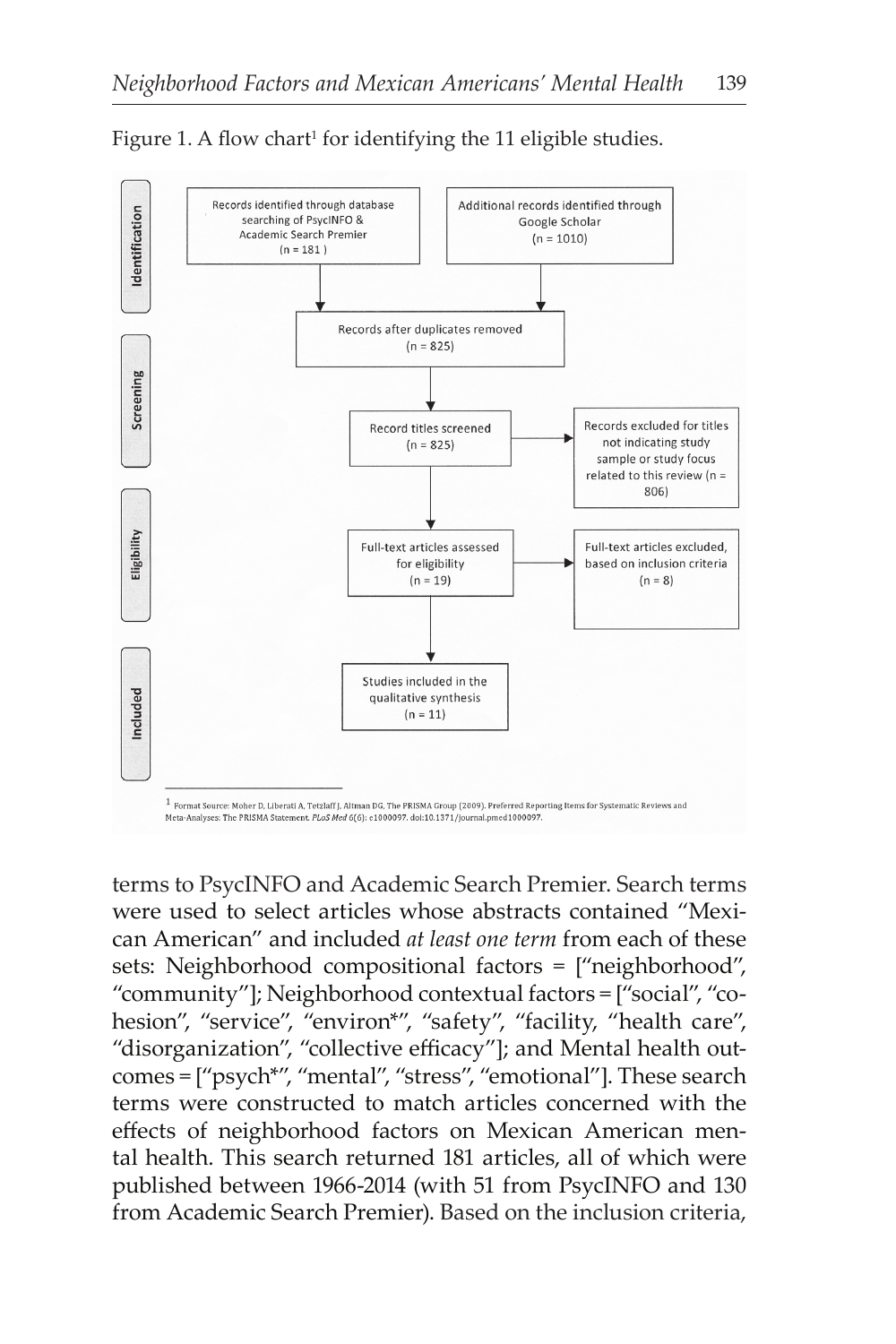11 articles were identified, among which were four duplicates, leaving seven articles for full-text review.

In phase two of the search, Google Scholar was used to identify additional articles that were missed in the first search. Previous studies have indicated that Google Scholar has a larger number of publication records than PsycINFO (García-Pérez, 2010) and Academic Search Premier (Holman, 2011) and a higher recall than PsycINFO (Jean-François, Laetitia, & Stefan, 2013). We used Google Scholar's *related article* feature for each of the seven identified articles. This feature of Google Scholar retrieves articles using author names and self-selected keywords extracted from the article (Falagas, Pitsouni, Malietzis, & Pappas, 2008). The search resulted in 1,010 related articles. After removing duplicate articles and conducting title and abstract reviews, four additional articles were identified through Google Scholar. As a result, a total of 11 articles were selected for fulltext review.

In phase three of the search, we manually examined the reference lists of the 11 articles. No additional articles were found. Through these three phases, we identified a total of 11 studies.

#### Results

Table 1 summarizes the study samples, neighborhood compositional factors, neighborhood contextual factors, mental health outcomes, key findings, and proposed mechanisms of the 11 studies. Among the studies, eight examined the association between neighborhood compositional factors and Mexican Americans' mental health (Gerst et al., 2011; Gonzales et al., 2011; Ostir, Eschbach, Markides, & Goodwin, 2003; Roosa et al., 2010; Sheffield & Peek, 2009; White & Roosa, 2012; White, Roosa, & Zeiders, 2012b; White, Deardorff, & Gonzales, 2012a). Seven studies focused on the association between neighborhood contextual factors and mental health (Gonzales et al., 2011; Nair, White, Roosa, & Zeiders, 2012; Ornelas, Perreira, Beeber, & Maxwell, 2009; Roosa et al., 2010; Valencia-Garcia et al., 2012; White & Roosa, 2012; White et al., 2012b). Four studies were primarily interested in the indirect association between neighborhood factors and mental health (Gonzales et al., 2011; Nair et al., 2012; White et al., 2012c; White et al., 2012a).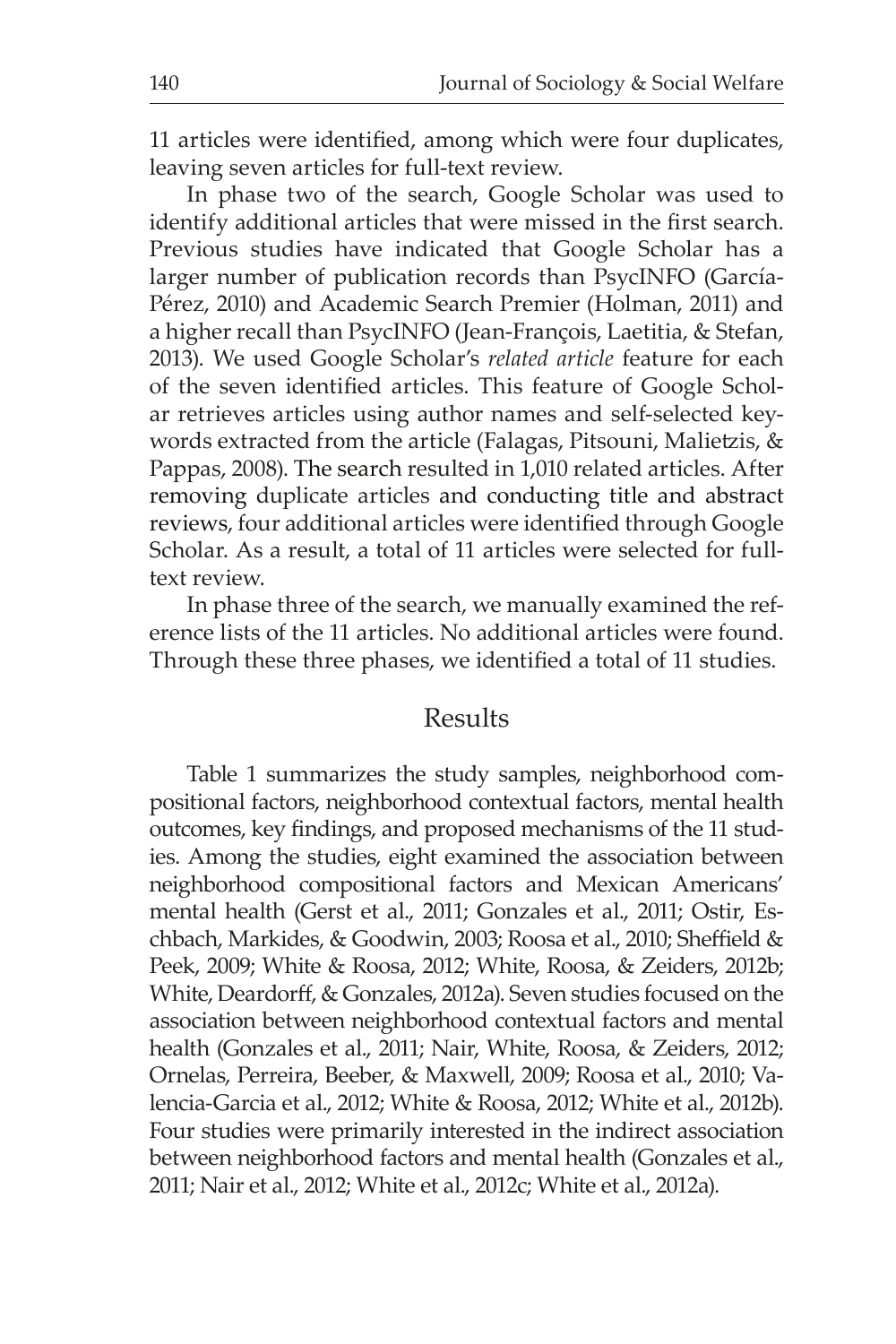|                   |               | putcomes of Mexican American |                         |                                  |                  | Table 1. Summary of 11 articles on the effect of neighborhood factors on mental health |                      |
|-------------------|---------------|------------------------------|-------------------------|----------------------------------|------------------|----------------------------------------------------------------------------------------|----------------------|
| Authors<br>(year) |               | Sample Method                | Compositional<br>actors | Contextual factors Mental health | outcomes (scale) | Key findings                                                                           | Proposed<br>mechanis |
| Ostir             | .710<br>(age) | Longitudinal                 | Neighborhood            |                                  |                  | Depressive symptoms 1) Significant positive                                            | Veighborl            |
| et al.            | $(age \ge$    |                              | poverty,                |                                  | CES-D scale)     | ssociation between                                                                     | ncreases             |
| (2003)            |               |                              | eighborhood ethnic      |                                  |                  | eighborhood poverty and the                                                            | ymptoms              |

| Authors<br>(year)          | Sample<br>(age)<br>size                | Method       | Compositional<br>factors                                                                                              | Contextual factors                | outcomes (scale)<br>Mental health    | Key findings                                                                                                                                                                                                                                                                                                                                | mechanisms<br>Proposed                                                                                                                          |
|----------------------------|----------------------------------------|--------------|-----------------------------------------------------------------------------------------------------------------------|-----------------------------------|--------------------------------------|---------------------------------------------------------------------------------------------------------------------------------------------------------------------------------------------------------------------------------------------------------------------------------------------------------------------------------------------|-------------------------------------------------------------------------------------------------------------------------------------------------|
| (2003)<br>et al.<br>Ostir  | $\frac{\text{age}}{\text{65}}$<br>2710 | Longitudinal | poverty,<br>neighborhood ethnic<br>group concentration<br>Neighborhood                                                | $\frac{\triangleleft}{\triangle}$ | Depressive symptoms<br>(CES-D scale) | symptoms among older Mexican<br>Americans in the neighborhood;<br>association of the percentage of<br>neighborhood poverty and the<br>neighborhood poverty and the<br>percentage of Mexican<br>Americans with depressive<br>2) Significant negative<br>percentage of Mexican<br>1) Significant positive<br>association between<br>Americans | Neighborhood poverty<br>decreases depressive<br>increases depressive<br>symptoms, and<br>neighborhood ethnic<br>group concentration<br>symptoms |
| et al. (2009)<br>Sheffield | (age $\geq$<br>3050<br>65)             | Longitudinal | Neighborhood SES<br>occupational class,<br>poverty, housing,<br>Neighborhood<br>components<br>(education,<br>income), | $\frac{4}{2}$                     | Cognitive status<br>(MMSE)           | independent of individual-level<br>risk factors regarding late-life<br>homogeneity with cognitive<br>3) Neighborhood context is<br>cognitive function decline<br>cognitive decline $2$ ) Negative association of<br>neighborhood poverty and<br>1) Significant positive<br>neighborhood ethnic<br>association between<br>decline            | Neighborhood poverty<br>increases cognitive<br>neighborhood ethnic<br>group concentration<br>decreases cognitive<br>decline, and<br>decline     |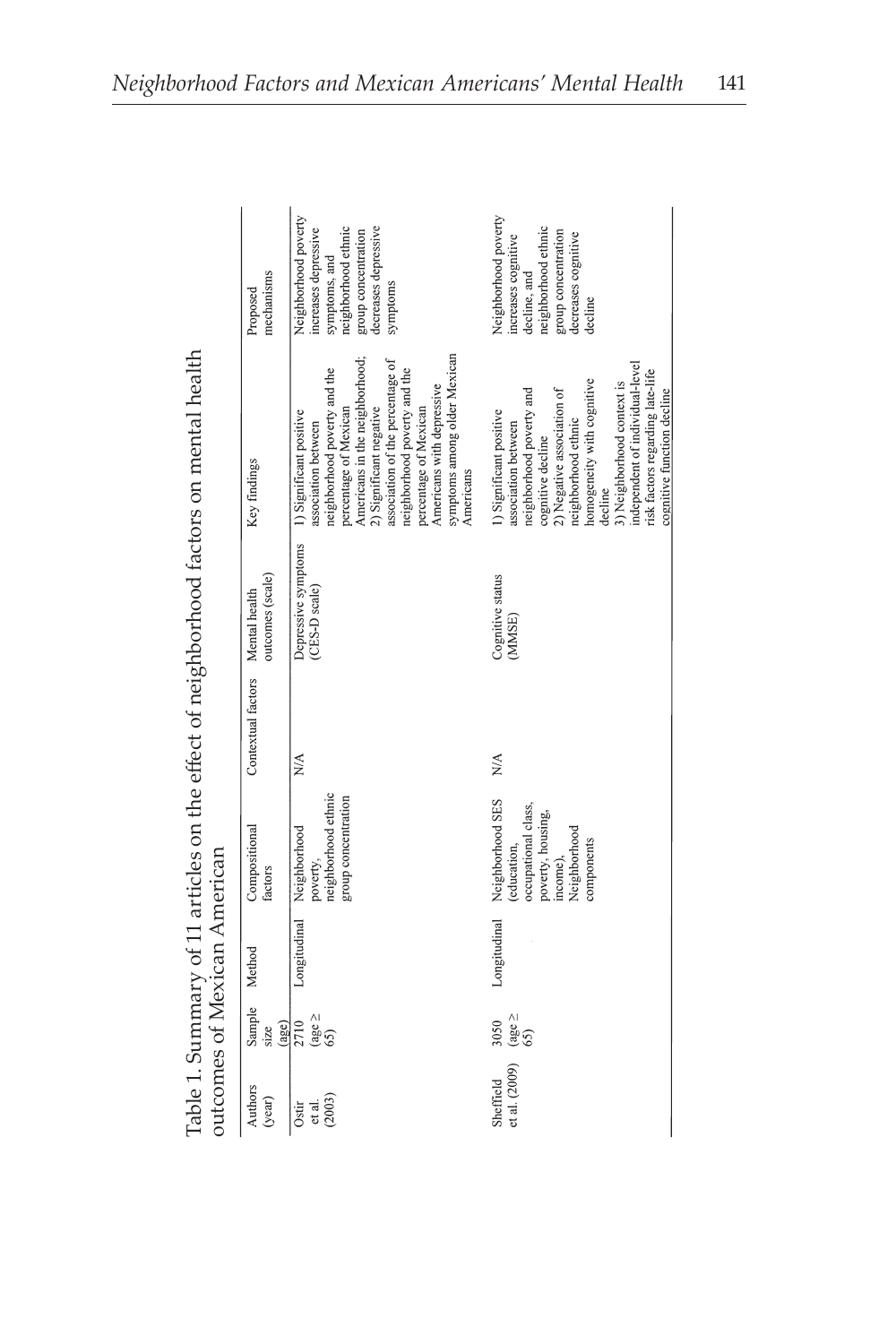|                          | Table 1. (continued)    |                     |                                                                                                                                                            |                                                          |                                                                                                                                  |                                                                                                                                                                                                                                                                  |                                                                                                                                                       |
|--------------------------|-------------------------|---------------------|------------------------------------------------------------------------------------------------------------------------------------------------------------|----------------------------------------------------------|----------------------------------------------------------------------------------------------------------------------------------|------------------------------------------------------------------------------------------------------------------------------------------------------------------------------------------------------------------------------------------------------------------|-------------------------------------------------------------------------------------------------------------------------------------------------------|
| Authors<br>(year)        | Sample<br>(age)<br>size | Method              | actors                                                                                                                                                     | Compositional Contextual factors                         | outcomes (Scale)<br>Mental health                                                                                                | Key findings                                                                                                                                                                                                                                                     | mechanisms<br>Proposed                                                                                                                                |
| Ornelas et<br>al. (2009) | $(age \geq 18)$<br>20   | Qualitative         | N/A                                                                                                                                                        | Social isolation,<br>community<br>resources,<br>churches | Depressive symptoms<br>he word depression<br>(frequency of using<br>shame, loneliness)<br>including sadness.<br>or related words | resources and attending churches<br>community is associated with<br>Mexican American mothers<br>Mexican American mothers<br>2) Accessing community<br>depressive symptoms of<br>depressive symptoms of<br>1) Social isolation in the<br>are strategies to reduce | depressive symptoms<br>increases depressive<br>churches decrease<br>Social isolation<br>2) Community<br>resources and<br>symptoms;                    |
| et al. (2010)<br>Roosa   | $(age 10-11)$<br>750    | sectional<br>Cross- | Neighborhood<br>emale-headed<br>with children)<br>SES (income,<br>percentage of<br>percentage of<br>male-headed<br>unemployed<br>households,<br>households | Informal social<br>control                               | internalizing and<br>Mental health<br>externalizing<br>symptoms<br>(DISC)                                                        | ) Neighborhood disadvantage<br>mental health internalizing and<br>) Informal social control was<br>did not directly lead to mental<br>health symptoms of Mexican<br>American early adolescents<br>negatively associated with<br>externalizing symptoms           | disadvantage does not<br>lead to mental health<br>symptoms;<br>2) Informal social<br>support decreases<br>) Neighborhood<br>mental health<br>symptoms |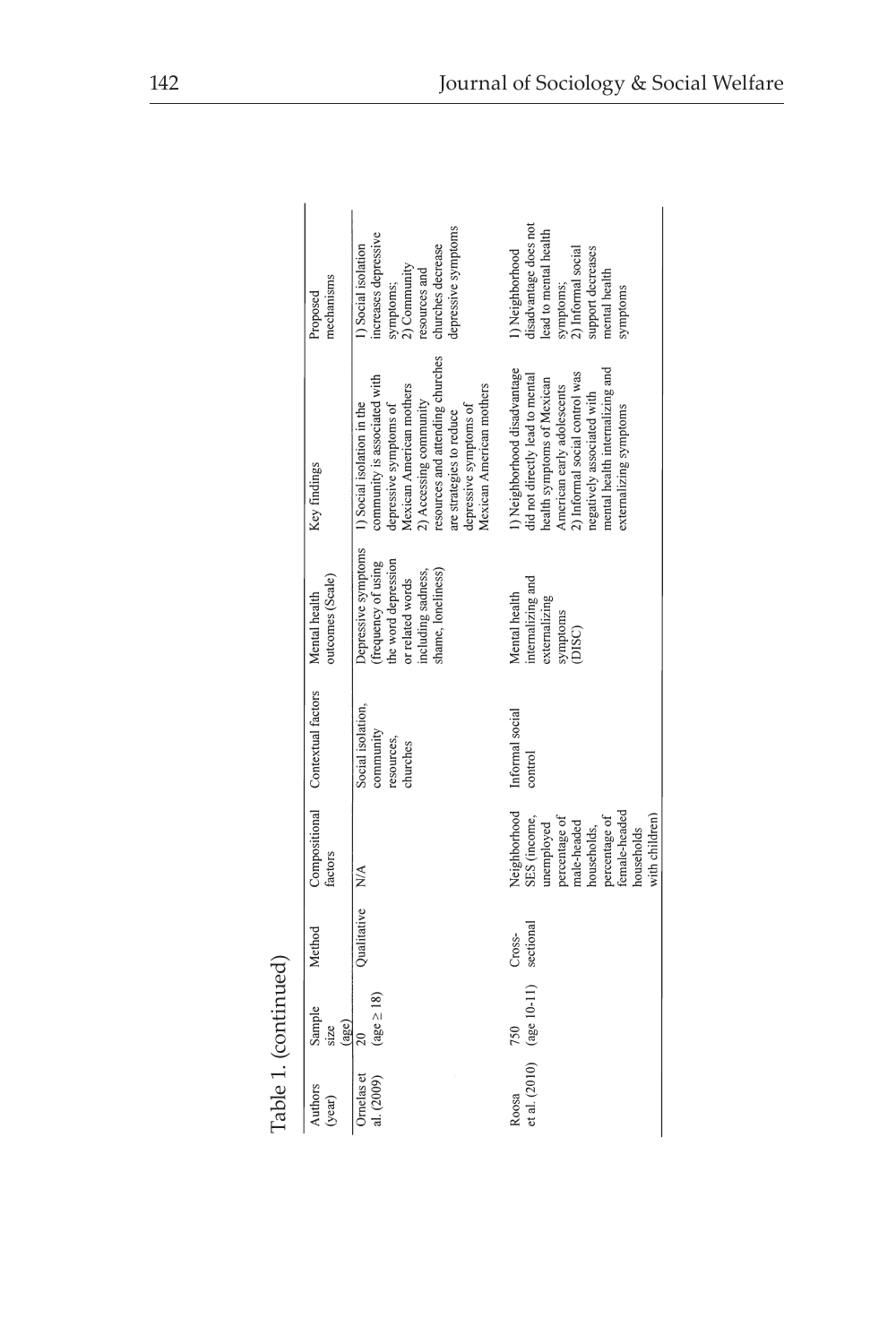| mechanisms<br>Proposed            | symptoms and warmth<br>neighborhood danger<br>amilism decreases<br>nediating effect on<br>early adolescence<br>) Neighborhood<br>he association<br>perceptions of<br>nas a positive<br>setween early<br>externalizing<br><b>xternalizing</b><br>adolescence<br>2) Mothers'<br>symptoms;<br>parenting | Neighborhood ethnic<br>decreases depressive<br>group concentration<br>symptoms                                                                                                                                                                                 | psychological distress<br>Social capital<br>decreases                                                                                                                                                                                                       |
|-----------------------------------|------------------------------------------------------------------------------------------------------------------------------------------------------------------------------------------------------------------------------------------------------------------------------------------------------|----------------------------------------------------------------------------------------------------------------------------------------------------------------------------------------------------------------------------------------------------------------|-------------------------------------------------------------------------------------------------------------------------------------------------------------------------------------------------------------------------------------------------------------|
| Key findings                      | 2) Neighborhood familism had a<br>negative direct association with<br>early adolescence externalizing<br>neighborhood danger on early<br>symptoms through warmth<br>adolescence externalizing<br>1) The mediated effect of<br>mothers' perceptions of<br>parenting was positive<br>symptoms          | 2) The proportion mattered more<br>symptoms among older Mexican<br>association of the percentage of<br>neighborhood with depressive<br>for older Mexican American<br>Mexican Americans in the<br>1) Significant negative<br>men than for women<br>American men | 3) Social capital was associated<br>community services were low<br>community services was not<br>with fewer depression and<br>2) The barriers to access<br>directly associated with<br>depression and anxiety<br>1) Perceived access to<br>anxiety symptoms |
| outcomes (Scale)<br>Mental health | internalizing and<br>Mental health<br>externalizing<br>symptoms<br>(DISC)                                                                                                                                                                                                                            | Depressive symptoms<br>(CES-D scale)                                                                                                                                                                                                                           | Psychological distress<br>$\overline{\text{CDI-SF}}$                                                                                                                                                                                                        |
| Contextual factors                | neighborhood<br>reighborhood<br>Perceived<br>amilism<br>danger,                                                                                                                                                                                                                                      | $\stackrel{\triangle}{\geq}$                                                                                                                                                                                                                                   | perceived access to<br>Social capital,<br>services                                                                                                                                                                                                          |
| Compositional<br>factors          | nouseholds with<br>inemployment,<br>emale-headed<br>Neighborhood<br>percentage of<br>percentage of<br>disadvantage<br>amilies on<br>education,<br>assistance)<br>income,<br>hildren,                                                                                                                 | Neighborhood<br>concentration<br>ethnic group                                                                                                                                                                                                                  | N/A                                                                                                                                                                                                                                                         |
| Method                            | Longitudinal                                                                                                                                                                                                                                                                                         | sectional<br>Cross-                                                                                                                                                                                                                                            | sectional<br>Cross-                                                                                                                                                                                                                                         |
| Sample<br>(age)<br>size,          | mothers<br>graders,<br>and $5^{\text{th}}$<br>fathers<br>467<br>750                                                                                                                                                                                                                                  | (age $\ge$<br>75)<br>1,875                                                                                                                                                                                                                                     | $\frac{(\text{age } \geq 18)}{18}$<br>205                                                                                                                                                                                                                   |
| Authors<br>(year)                 | Gonzales et<br>al. (2011)                                                                                                                                                                                                                                                                            | et al. (2011)<br>Gerst                                                                                                                                                                                                                                         | et al. (2012)<br>Valencia-<br>Garcia                                                                                                                                                                                                                        |
|                                   |                                                                                                                                                                                                                                                                                                      |                                                                                                                                                                                                                                                                |                                                                                                                                                                                                                                                             |

Table 1. (continued) Table 1. (continued)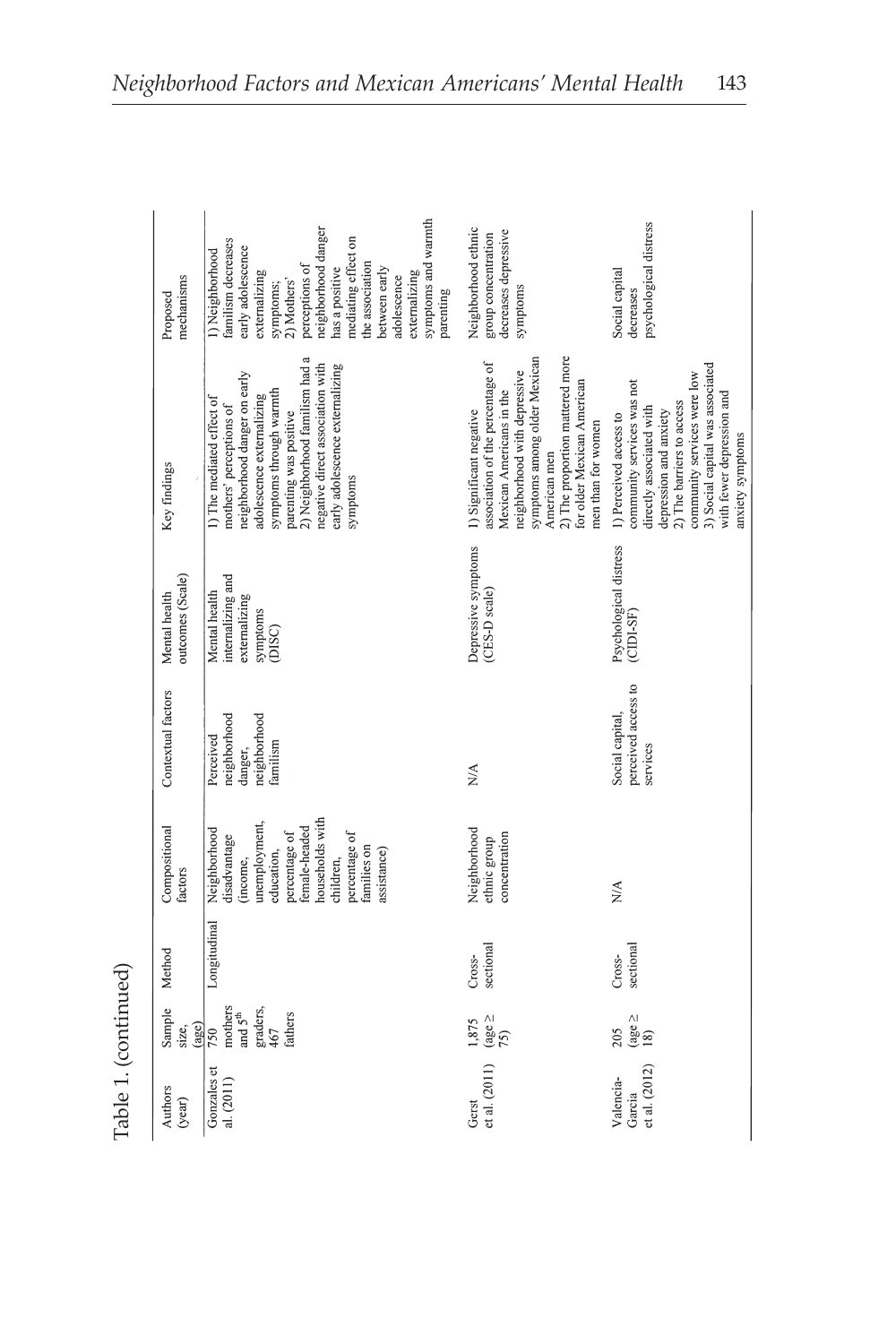| mechanisms<br>Proposed            | concentration decrease<br>Neighborhoods with a<br>depressive symptoms<br>high Hispanic group                                                                                                                                                 | familism decreases<br>youth internalizing<br>Neighborhood<br>symptoms                                                                                                                                                                                                                                                                                                           |
|-----------------------------------|----------------------------------------------------------------------------------------------------------------------------------------------------------------------------------------------------------------------------------------------|---------------------------------------------------------------------------------------------------------------------------------------------------------------------------------------------------------------------------------------------------------------------------------------------------------------------------------------------------------------------------------|
| Key findings                      | symptoms of Mexican American<br>girls<br>pubertal timing and depressive<br>associated with neighborhood<br>composition was positively<br>composition moderated the<br>1) Neighborhood Hispanic<br>2) Neighborhood Hispanic<br>disadvantages; | 2) Family cohesion mediated the<br>1) Neighborhood disadvantages<br>between paternal harshness and<br>perceived danger and Mexican<br>neighborhood danger was not<br>American youth internalizing<br>association between fathers'<br>moderated the associated<br>internalizing symptoms<br>internalizing symptoms<br>associated with youth<br>3) Fathers' perceived<br>symptoms |
| outcomes (Scale)<br>Mental health | Depressive symptoms<br>(DISC)                                                                                                                                                                                                                | Internalizing<br>symptoms<br>(DISC-IV)                                                                                                                                                                                                                                                                                                                                          |
| Contextual factors                | NA.                                                                                                                                                                                                                                          | heighborhood<br>danger,<br>neighborhood<br>Perceived<br>amilism                                                                                                                                                                                                                                                                                                                 |
| Compositional<br>factors          | Neighborhood<br>neighborhood<br>disadvantage<br>composition,<br>Hispanic                                                                                                                                                                     | Neighborhood<br>disadvantage                                                                                                                                                                                                                                                                                                                                                    |
| Method                            | Longitudinal                                                                                                                                                                                                                                 | sectional<br>Cross-                                                                                                                                                                                                                                                                                                                                                             |
| Sample<br>(age)<br>size,          | $(age 10-14)$<br>344 girls                                                                                                                                                                                                                   | $dy$ ads<br>(youth age<br>$10-11$ )<br>463 father<br>and youth                                                                                                                                                                                                                                                                                                                  |
| Authors<br>(year)                 | (2012a)<br>White<br>et al.                                                                                                                                                                                                                   | (2012b)<br>White<br>et al.                                                                                                                                                                                                                                                                                                                                                      |

Table 1. (continued) Table 1. (continued)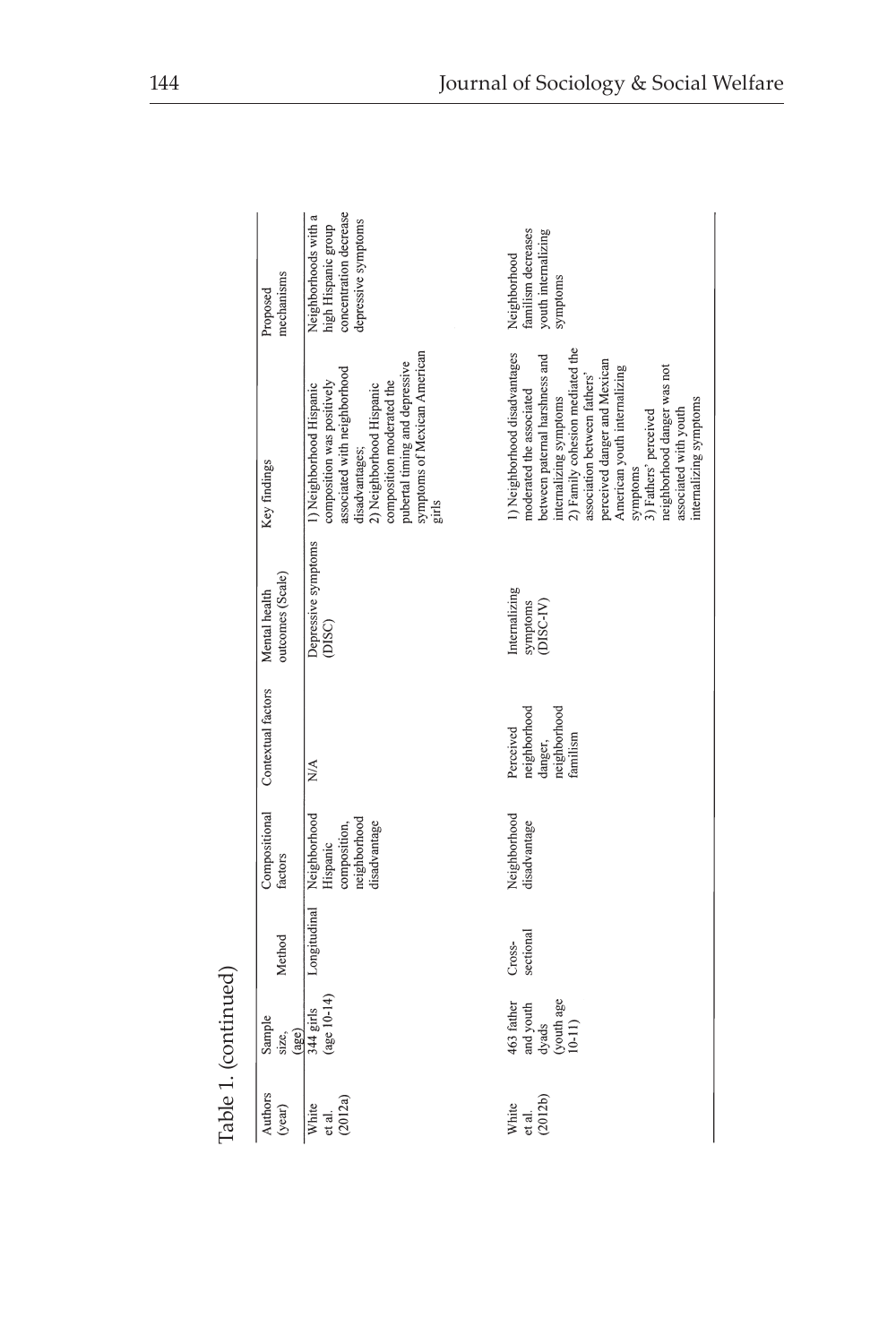|                     | mechanisms<br>Proposed            | association between<br>family cohesion and<br>Family familisim<br>internalizing and<br>decreases youth<br>Neighborhood<br>moderates the<br>mental health<br>disadvantage<br>externalizing<br>symptoms,<br>symptoms | cohesion moderate the<br>cultural stressors and<br>association between<br>youth mental health<br>Neighborhood and<br>symptoms                                                                                                                            |
|---------------------|-----------------------------------|--------------------------------------------------------------------------------------------------------------------------------------------------------------------------------------------------------------------|----------------------------------------------------------------------------------------------------------------------------------------------------------------------------------------------------------------------------------------------------------|
|                     | Key findings                      | 2) Neighborhood disadvantage<br>youth mental health symptoms<br>1) Family cohesion decreases<br>between family cohesion and<br>moderates the association<br>youth's internalizing and<br>externalizing symptoms    | () Family cohesion mediated the<br>symptoms of Mexico-born youth<br>youth mental health outcomes<br>association between language<br>between cultural stressors and<br>2) Neighborhood cohesion<br>moderated the association<br>hassles and externalizing |
|                     | outcomes (Scale)<br>Mental health | internalizing and<br>Mental health<br>externalizing<br>symptoms<br>(DISC)                                                                                                                                          | nternalizing and<br>Mental health<br>externalizing<br>symptoms<br>(DISC)                                                                                                                                                                                 |
|                     | Compositional Contextual factors  | neighborhood<br>neighborhood<br>Perceived<br>familism<br>danger,                                                                                                                                                   | Family cohesion<br>Neighborhood<br>cohesion,                                                                                                                                                                                                             |
|                     | factors                           | Neighborhood<br>disadvantage                                                                                                                                                                                       | $\frac{1}{2}$                                                                                                                                                                                                                                            |
|                     | Method                            | Longitudinal                                                                                                                                                                                                       | 710 youth Longitudinal                                                                                                                                                                                                                                   |
|                     | Sample<br>(age)<br>size,          | and their<br>students<br>families<br>749                                                                                                                                                                           | (age 10 - 14)                                                                                                                                                                                                                                            |
| there is formation. | Authors<br>(year)                 | (2012c)<br>White<br>et al.                                                                                                                                                                                         | et al. (2013)<br>Nair                                                                                                                                                                                                                                    |

Table 1. (continued) Table 1. (continued)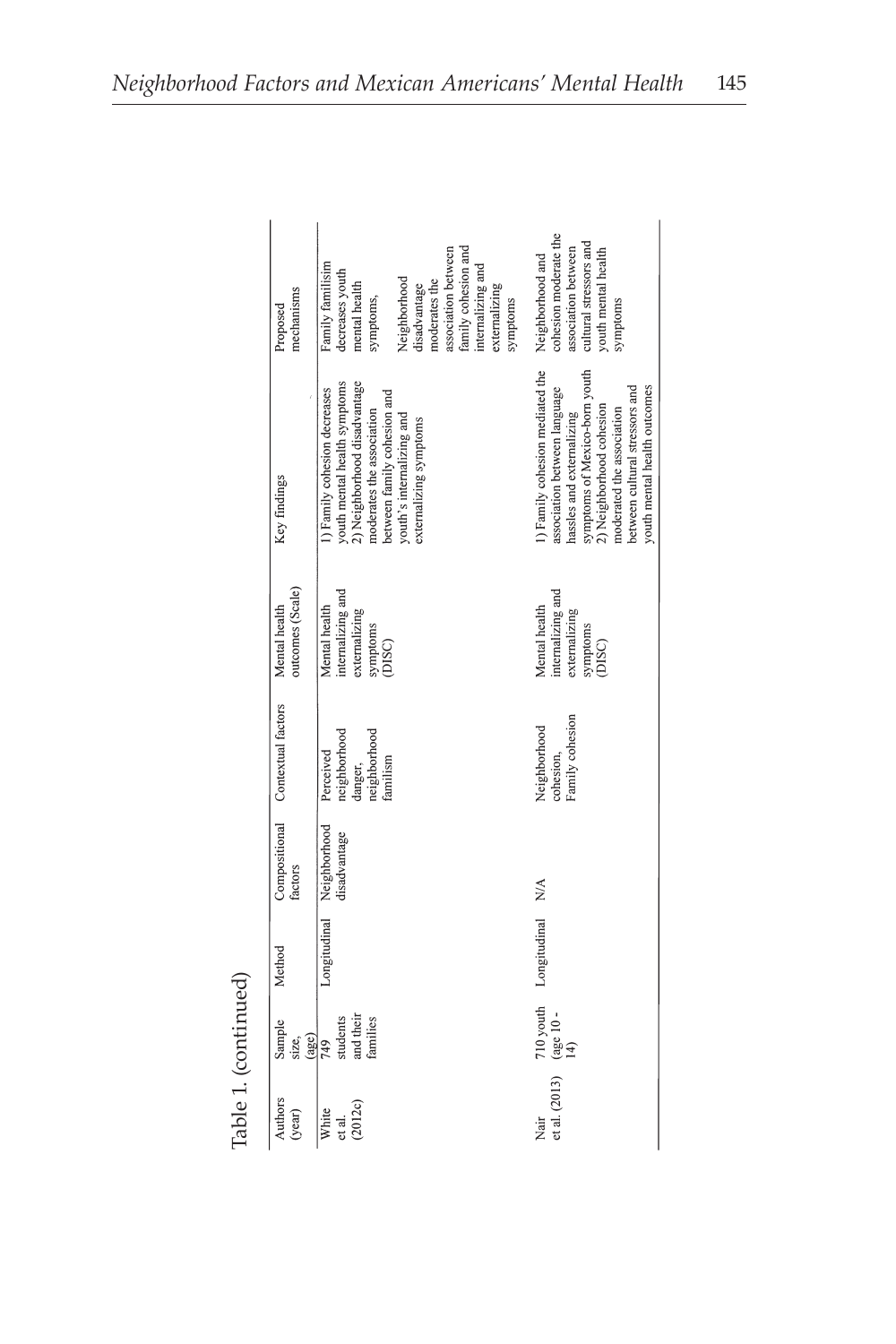#### *Study Characteristics*

The examined studies varied both in sample size and in participant characteristics. The sample sizes ranged from 20 to 3050 participants. Three publications were specifically limited to older adults aged 65 and over (Gerst et al., 2011; Ostir et al., 2003; Sheffield & Peek, 2009). Six studies focused on youths and adolescents (Gonzales et al., 2011; Nair et al., 2012; Roosa et al., 2010; White & Roosa, 2012; White et al., 2012b; White et al., 2012a). Two studies restricted their participants to adult women (Ornelas et al., 2009; Valencia-Garcia et al., 2012). Three studies were limited to youths' parents (Valencia-Garcia et al., 2012; White & Roosa, 2012; White et al., 2012b).

These studies also varied in methodology. The majority of the studies (ten of the 11) used quantitative methods to examine the effects of neighborhood factors on mental health outcomes. Several conducted cross-sectional studies to investigate their associations with mental health (Gerst et al., 2011; Roosa et al., 2010; Valencia-Garcia et al., 2012; White & Roosa, 2012), and others conducted longitudinal studies to examine the casual effects (Gonzales et al., 2011; Nair et al., 2012; Ostir et al., 2003; Sheffield & Peek, 2009; White et al., 2012b; White et al., 2012a). Only one study used a qualitative method (semi-structured interviews) and identified neighborhood factors that influenced mental health from the conversations with participants (Ornelas et al., 2009).

#### *Neighborhood Compositional Factors and Mental Health Outcomes*

Neighborhood compositional factors were found to directly affect mental health and to alter the strength of the relationship between individual-level factors and mental health outcomes. Some studies focused on the effects of neighborhood ethnic composition (Gerst et al., 2011), while others were interested only in the impact of neighborhood disadvantages (Gonzales et al., 2011; Roosa et al., 2010; White et al., 2012b). In addition to these studies, several included both ethnic composition and neighborhood disadvantage in their investigation of mental health among Mexican Americans (Ostir et al., 2003; Sheffield & Peek, 2009; White et al., 2012a).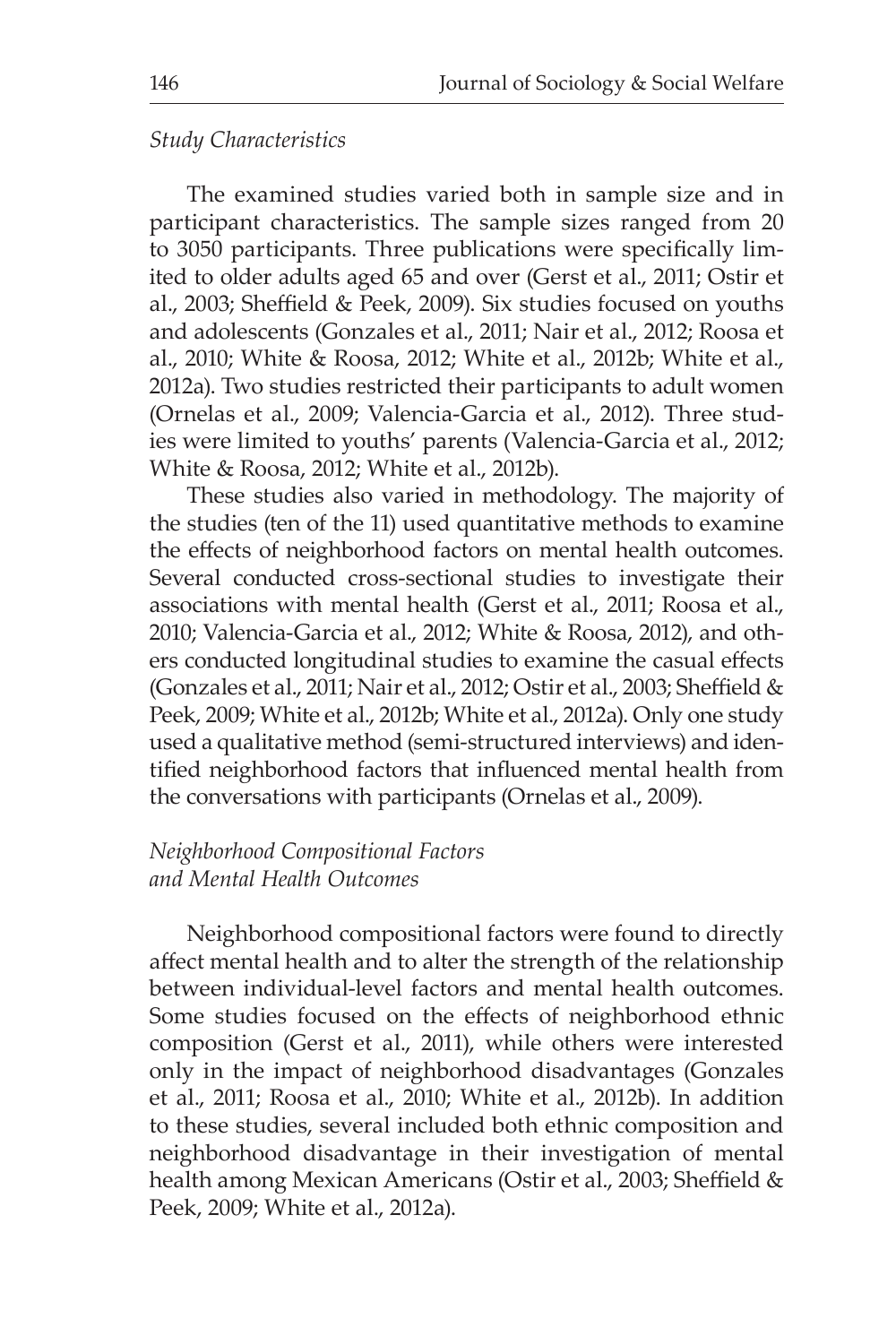The studies that examined the direct effect of these factors revealed that the negative effect of neighborhood disadvantage varied across age groups, and that the positive effect of ethnic homogeneity was consistent across age groups regardless of neighborhood SES. Some researchers found that low neighborhood SES, an indicator of neighborhood disadvantage, significantly increased the risk of cognitive decline among older adults (Sheffield & Peek, 2009). The same relationship was found between neighborhood disadvantage and depressive symptoms in the same population (Ostir et al., 2003). However, studies focusing on youth found that neighborhood disadvantages were not significantly associated with higher risk of adverse mental health outcomes, such as anxiety, mood disorder, and attention deficit disorders (Roosa et al., 2010). Neighborhood homogeneous ethnic composition, regardless of SES, was shown to significantly reduce depressive symptoms among both older adults and youth (Gerst et al., 2011; Ostir et al., 2003; White et al., 2012a).

Studies also found that neighborhood compositional factors moderated mental health outcomes through their interaction with individual-level factors, such as the time of puberty in teenage girls (White et al., 2012a), family relationship (White et al., 2012b), and parents' perception of a neighborhood (Gonzales et al., 2011). These cross-level interaction effects illustrated the complex dynamics within a neighborhood and their influence on mental health. For example, in neighborhoods with a low proportion of Hispanics, teenage girls experiencing puberty early had less depressive symptoms, while experiencing puberty late was associated with more depressive symptoms (White et al., 2012a). However, this relationship was reversed in neighborhoods with a high proportion of Hispanic concentration, with girls who experienced puberty late having significantly less depressive symptoms.

Studies also found that a more disadvantaged neighborhood was associated with mothers' higher sense of danger about their neighborhoods, which in turn increased maternal warmth and reduced incidents of behavioral problems among youth, such as antisocial behaviors and attention deficit disorder (Gonzales et al., 2011). Similarly, another study found that when the level of neighborhood disadvantages were high, supportive family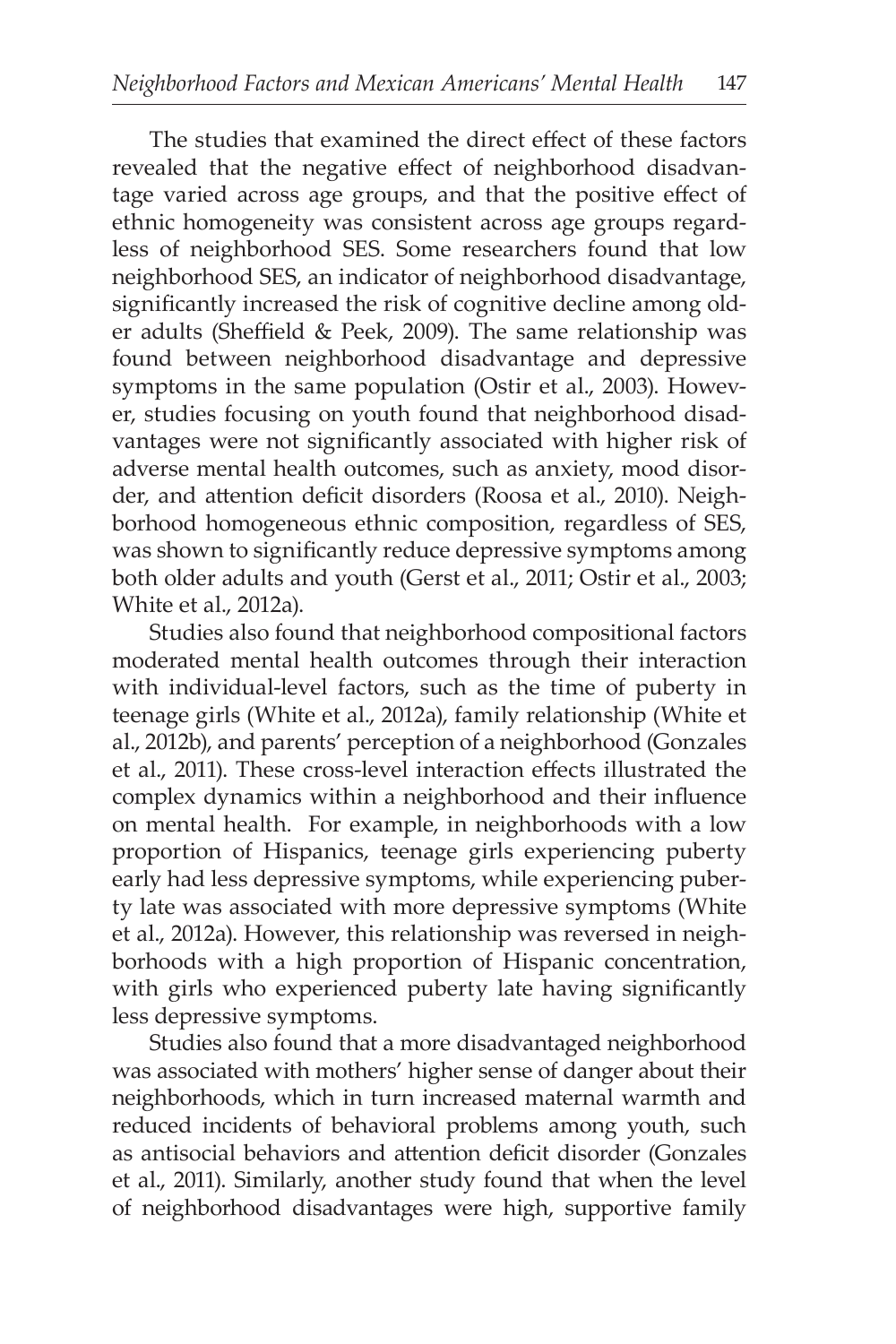relationship (family cohesion) was associated with significantly fewer behavioral and emotional problems, such as attention deficit disorder, anxiety, and depression (White et al., 2012b). This association was not significant when the levels of neighborhood disadvantage were low. These last two studies suggested that family might buffer the negative effect of neighborhood disadvantages on Mexican American youths' mental health.

#### *Neighborhood Contextual Factors and Mental Health Outcomes*

Neighborhood contextual factors were found to have direct, indirect, and cross-level interaction effects on mental health outcomes among this group. Studies that examined the neighborhood social environment factors found that supportive relationships in a neighborhood had a significantly positive effect on mental health. For example, the increase of informal social control among neighbors was associated with significantly fewer behavioral and emotional problems among youth (Roosa et al., 2010). Neighborhood familism, a construct that incorporated family values of support and emotional closeness, also had a significant association with the reduction of these problems among youth (Gonzales et al., 2011; White & Roosa, 2012). Higher level of trust between neighbors was found to be associated with significantly fewer depressive and anxiety symptoms among adult women (Valencia-Garcia et al., 2012). In addition to these direct effects, one study also found cross-level interaction effects. In this study, higher rates of neighborhood cohesion, shared mutual values, goals, and trust buffered the effect of language hassles and discrimination on Mexican American youth's mental health (Nair et al., 2012).

In the domain of the neighborhood service environment, studies found that adult women had fewer depressive symptoms when they reported adequate services and low barriers to access these resources, such as child care in a neighborhood (Ornelas et al., 2009). Attending churches was also associated with lower rates of depression among adult Mexican American women (Ornelas et al., 2009). Within the category of the neighborhood physical environment, no direct association was found between parents' perception of neighborhood danger and adverse mental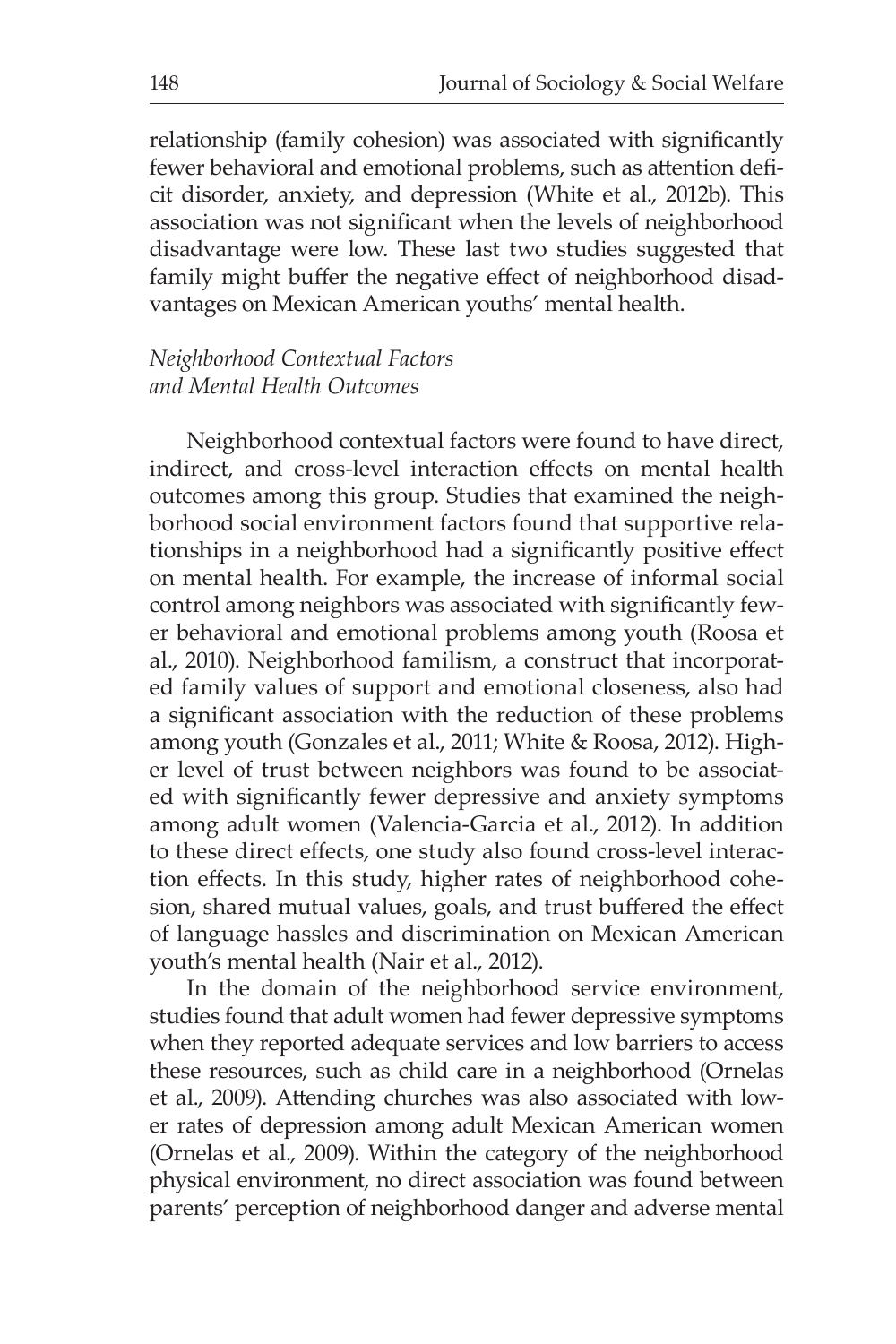health outcomes among youth, including antisocial behaviors, attention deficit disorder, anxiety, and depression (White & Roosa, 2012).

Studies that examined the indirect effect of neighborhood contextual factors found that family cohesion could alleviate the negative impact of contextual factors on mental health. The higher level of familism (family support, emotional closeness, and obligation to family) significantly reduced the influence of fathers' sense of neighborhood danger on behavioral problems among youths (White & Roosa, 2012). Family cohesion mediated the relationship between mothers' sense of neighborhood danger and youths' emotional problems (White et al., 2012b). Based on the findings, a conceptual model of neighborhood factors and their effects on mental health outcomes is presented in Figure 2.

Figure 2. A conceptual model for understanding how neighborhood factors affect Mexican Americans' mental health outcomes.

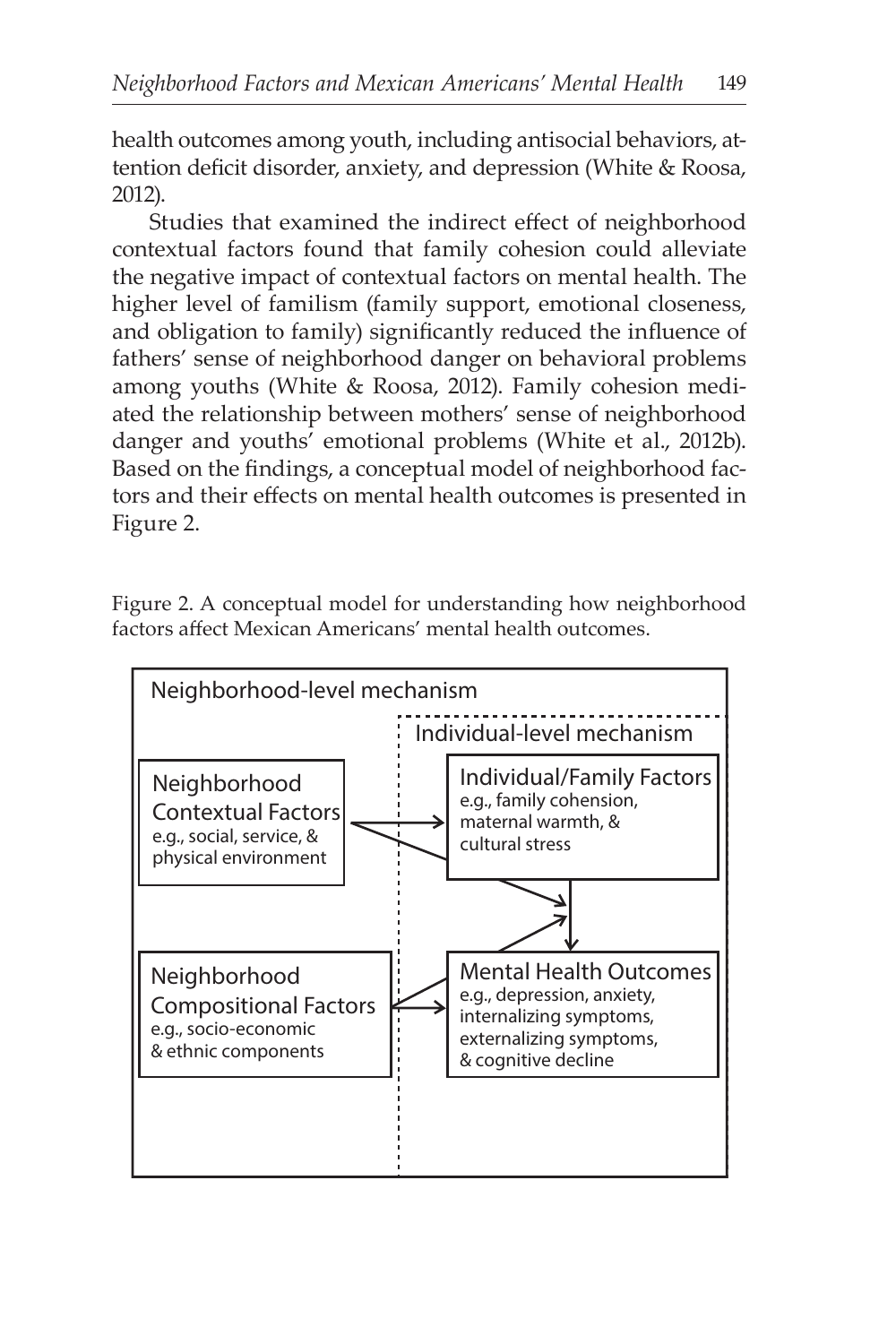### Discussion

This systematic review deconstructed neighborhood factors and summarized studies that examined the association between neighborhood factors and Mexican American mental health outcomes. This study examined neighborhood compositional factors and neighborhood contextual factors in terms of their direct, indirect, and cross-level interaction effects on mental health. The majority of the studies (nine of the 11) found significant direct associations between at least one of the neighborhood factors, such as neighborhood disadvantage, and mental health outcomes. Several studies also found that neighborhood factors could alter the association of individual-level factors and mental health, including ethnic composition and neighborhood cohesion.

This study contributes to our understanding of neighborhood-level mechanism and its effects on minority populations' mental health. As observed in our review, minority concentration may be a protective factor for Mexican American mental health, regardless of the level of neighborhood disadvantage. These findings lend support to the more recent conceptualization of neighborhood dynamics that go beyond the classic social disorganization theory. In early disorganization theory, neighborhood strength is not considered, one of which is the possible protective effect of cultural norms such as familism that may be retained in a neighborhood with large proportion of Mexican Americans. The theory assumed that a high concentration of immigrants was a sign of disorganization, and it dismissed the idea that immigrant neighborhoods with high poverty rates could have strong social ties, which in turn, could reduce the risk of having adverse mental health outcomes.

The more recent theoretical framework incorporates potential neighborhood strengths, such as collective efficacy, that may coexist with neighborhood disadvantage. The inclusion of this perspective illustrates the complexity of social dynamics underestimated by the earlier disorganization theory, and may be more suitable for the understanding of immigrants' experiences in neighborhoods. Its emergence addresses the limitations of early assumptions about immigrant concentration and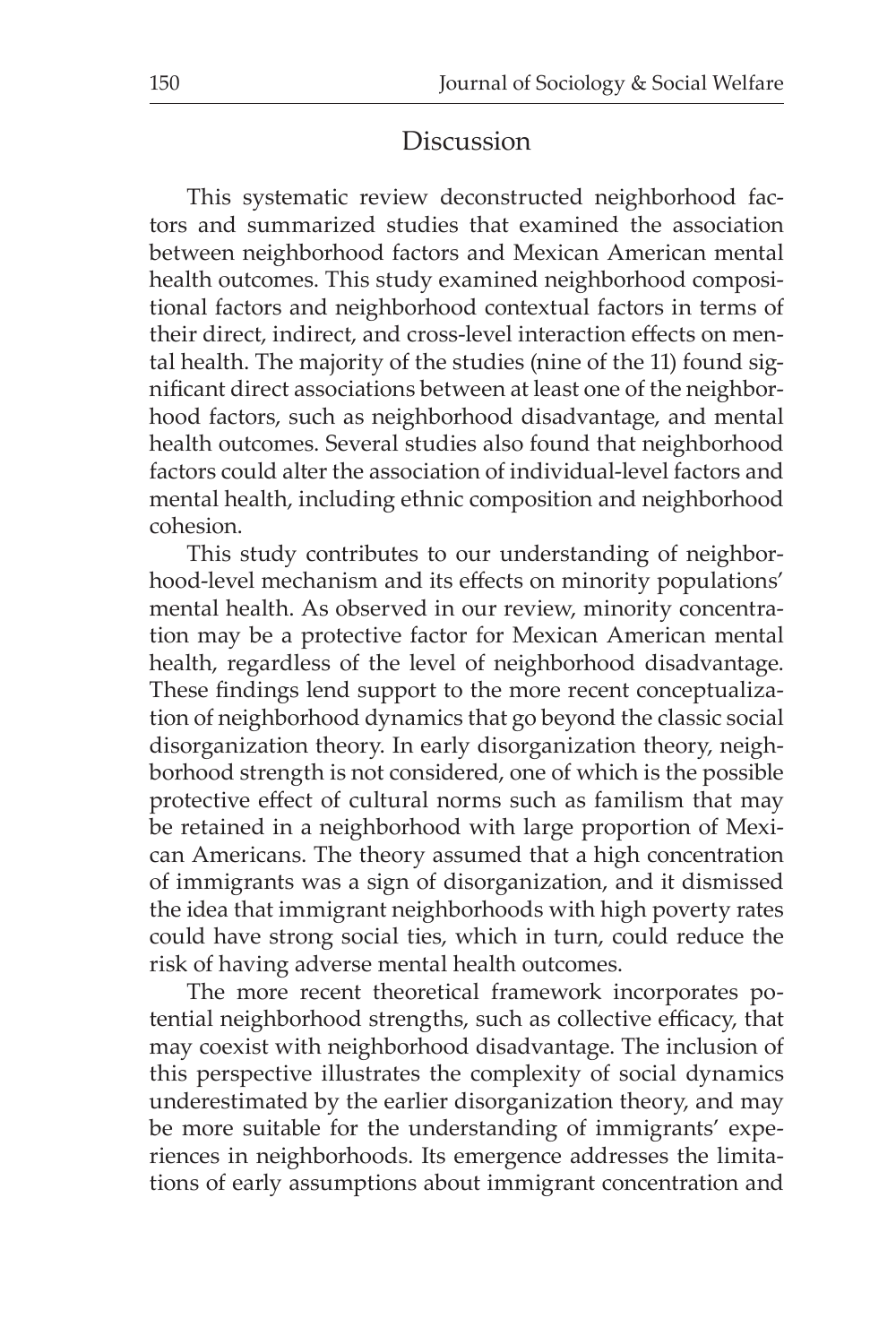provides immigrant researchers with a theoretical framework to measure and test hypotheses regarding the protective effects that may occur in ethnic enclaves. For example, researchers began to examine protective effects on Mexican American mental health during the early 2000s, a few years after Robert Sampson and his colleagues developed the collective efficacy framework for social disorganization theory (Sampson, Morenoff, & Earls, 1999; Sampson et al., 1997).

This review also contributes to the understanding of cross-level interactions between neighborhood and individual/family factors on minority populations' mental health. The early disorganization theory underestimated the importance of individuals' characteristics, such as age and family relationship, and their interactions with neighborhood structures. This lack of consideration for cross-level interactions may explain the inconsistency found in the relationship between neighborhood disadvantages and Mexican American mental health. For example, some researchers found that neighborhood low SES was associated with higher rates of adverse mental health outcomes among older adults (Ostir et al., 2003; Sheffield & Peek, 2009), a relationship that was not observed among youth (Roosa et al., 2010). In this case, older adults may be at higher risk when living in a disadvantaged neighborhood, because they may be more isolated due to the lack of mobility or limited contact from family members. The low level of contact with family members may restrain the buffering effects of family cohesion.

The buffering effect of family factors may be particularly relevant to the studies of Mexican Americans due to the centrality of familism in traditional norms and values. Considering the interaction between individual-level characteristics and neighborhood-level factors allows researchers to fully understand the social processes in neighborhoods and their impact on the mental health outcomes among this group. Thus, it is important for future researchers to account for both neighborhood- and individual/family-level characteristics in conceptualizing neighborhood dynamics and their impact on mental health outcomes.

The conceptual model presented in this review may provide theoretical insights for neighborhood studies and interventions targeting immigrants and minorities (see Figure 2). Neighborhood-level factors can be categorized as neighborhood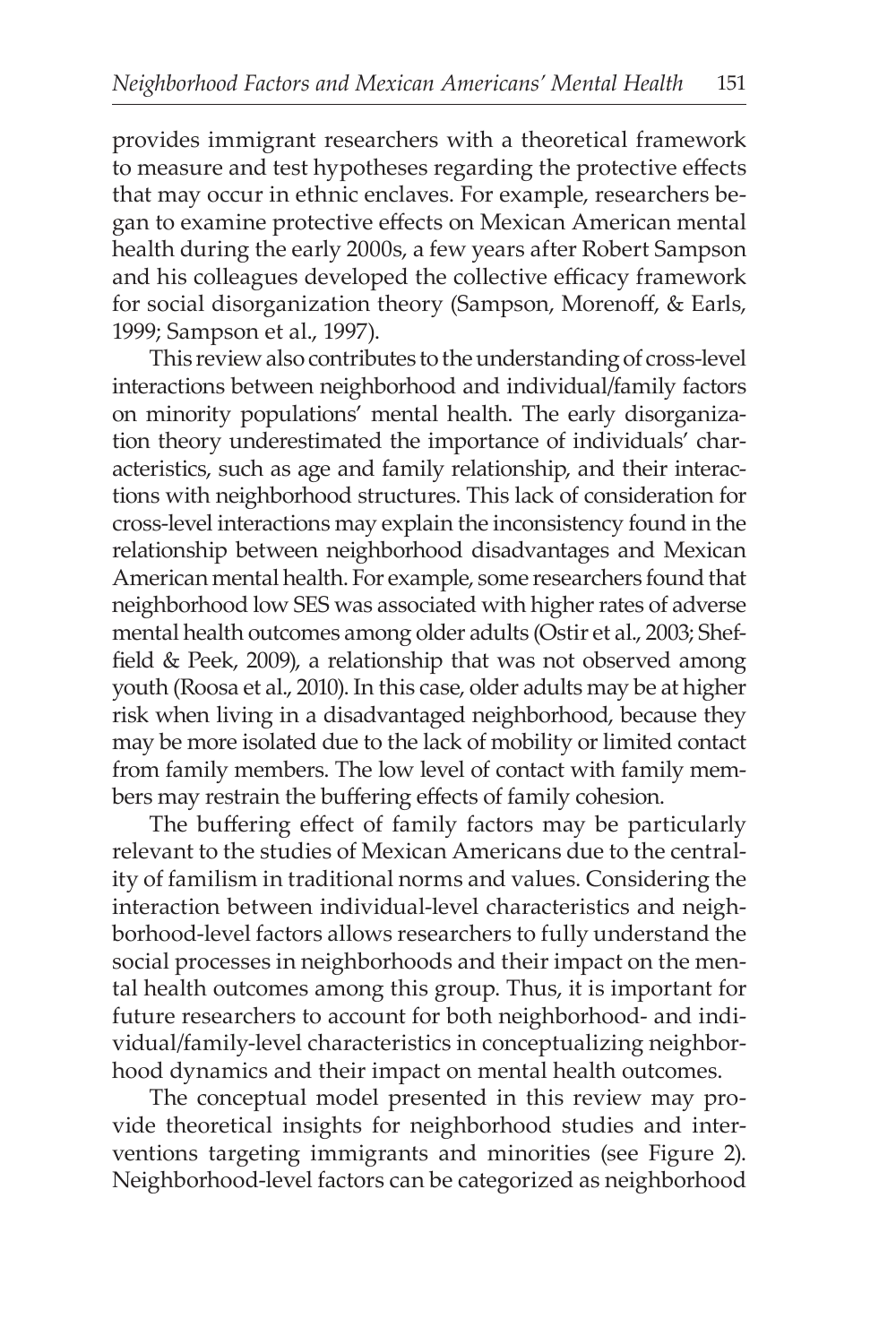contextual and compositional factors. Neighborhood contextual factors include social, service, and physical environments, and these factors can affect mental health directly and indirectly via individual/family factors. These contextual factors present a dynamic pattern and can be improved through intervention efforts such as the increase of collective efficacy and through strategies for community development, such as the increase of green areas coverage. Neighborhood compositional factors also affect mental health directly and through their interactions with individual/family factors. However, these factors are more static compared to contextual factors. While these compositional factors have been theorized as a risk to mental health in early stage of neighborhood studies, recent research has found support for their protective effects. Thus, it is important to be aware of this shift and to emphasize the strength of disadvantaged neighborhoods in future research on immigrants and ethnic minorities.

#### *Limitations and Future Directions*

Although this systematic review holds implications for mental health research and interventions, it is important to recognize the study's limitations. First, the limited number of articles examined in this study constrains the conclusions that can be drawn regarding neighborhood mechanisms and their effect on Mexican Americans' mental health. Second, the proposed neighborhood mechanisms might not explain the relationship between neighborhood factors and mental health outcomes among Hispanics in general, because of large variances in this group. Hispanics can be Hispanic immigrants or part of the U.S.-born Hispanic population. Hispanic immigrants overall have better mental health outcomes than the U.S.-born population; for example, they have lower rates of depression (Alegría et al., 2007; Burnam, Hough, Karno, Escobar, & Telles, 1987; Grant et al., 2004; Vega & Gil, 1998). In addition, the analysis of neighborhood mechanisms among Hispanic immigrants must be adjusted for demographic risk factors, such as the length of stay in the U.S. (Vega, Ang, Rodriguez, & Finch, 2011). The primary focus of our study is the Mexican American population, which falls in the scope of the U.S.-born Hispanic population; thus, our findings may not be generalizable to a larger population.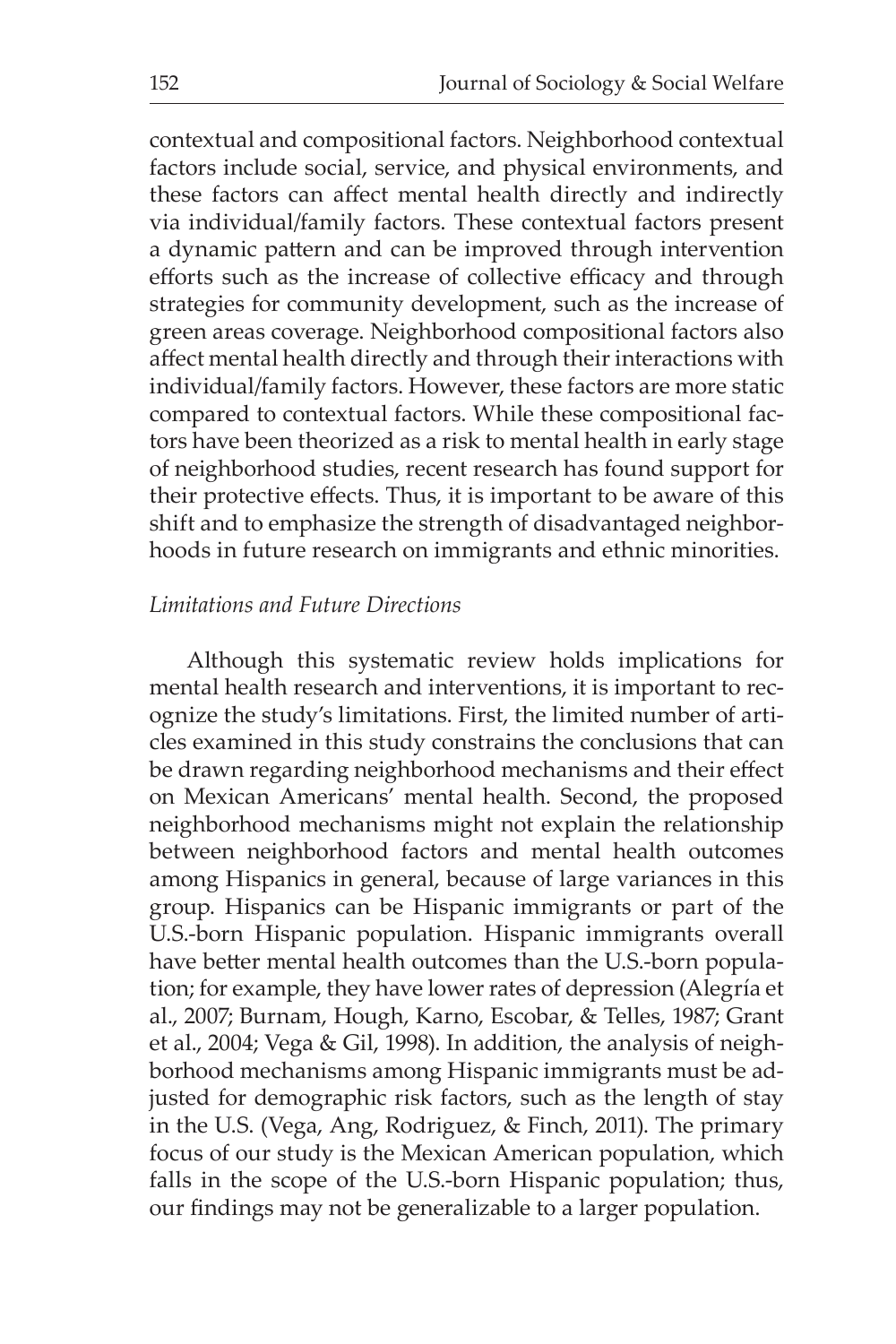Our study assumes that the terms *neighborhood* and *community* refer to the same concept, "a person's immediate residential environment" (Diez Roux, 2001). However, neighborhood and community are not precisely defined in previous literature (Furstenberg & Hughes, 1997; Gephart, 1997). Future studies may need to distinguish between neighborhood and community and provide more precise definitions for both terms. In addition, this systematic review used pre-defined eligibility criteria to select studies. This approach might lead to the possible unintentional exclusion of articles. All of the identified studies were written in English, which was an unintended consequence of the search strategy. Some of the reviewed articles were cross-sectional studies, which can limit the understanding of causality between neighborhood factors and mental health outcomes among the Mexican American population. The self-reporting measures in the reviewed studies may also introduce a possible response bias among the participants.

Our review suggests the need for additional studies to further examine each component in the proposed conceptual model. One understudied area is the effect of deforestation and the presence of grocery stores, which are neighborhood contextual factors. Previous studies have found these factors to display a protective effect on psychological distress. Nielsen and Hansen (2007) indicated that shorter distances from resident dwellings to publicly accessible green areas, private gardens, or shared green areas was associated with less distress. Previous studies also found that a lower availability of grocery stores indirectly increases mental distress via an increase in body weight (Papas et al., 2007).

However, to what extent grocery store availability in neighborhoods affects Mexican Americans' mental health has not yet been examined. In addition, the mediation effect of neighborhood compositional factors on their mental health has also not been investigated. We suggest that future studies should be conducted to examine this effect using a longitudinal design. When exploring community-based mental health interventions for this group, future studies may also consider neighborhood compositional and contextual factors to advance the understanding of their effects on mental health outcomes. Finally, our study suggests that future research may need to further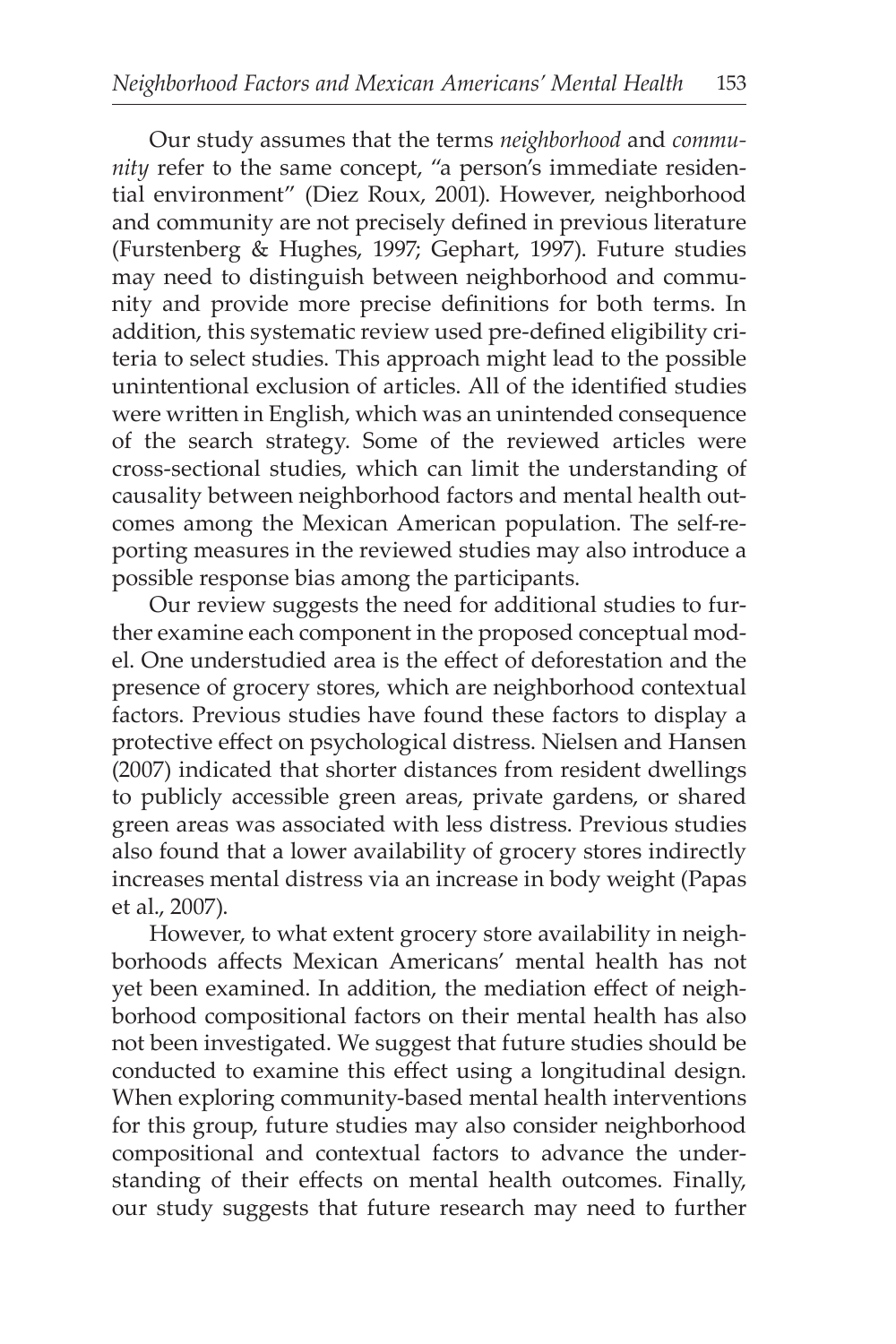investigate how neighborhood compositional factors interact with collective efficacy and how the interactions affect Mexican Americans' mental health.

### Conclusion

This systematic review deconstructed neighborhood factors in detail and summarized the studies that examined the pathway from neighborhood factors to Mexican American mental health outcomes. This review identified neighborhood mechanisms that may explain the dynamic process between neighborhood compositional factors, neighborhood contextual factors, and their effects on mental health outcomes. The proposed conceptual model may offer insights for future researchers to examine the effect of neighborhood mechanisms on mental health outcomes. To better understand neighborhood effects, it is necessary for future studies to include both neighborhood compositional and contextual factors in the analysis of mental health outcomes among immigrants and minorities.

Acknowledgement: We thank Dr. Shaun M. Eack and Dr. Kurt C. Wallnau for their feedback and comments that greatly improved the manuscript.

#### References

- Alegría, M., Mulvaney-Day, N., Torres, M., Polo, A., Cao, Z., & Canino, G. (2007). Prevalence of psychiatric disorders across Latino subgroups in the United States. *American Journal of Public Health, 97*(1), 68–75.
- Blair, A., Ross, N. A., Gariepy, G., & Schmitz, N. (2014). How do neighborhoods affect depression outcomes? A realist review and a call for the examination of causal pathways. *Social Psychiatry and Psychiatric Epidemiology, 49*(6), 873–887.
- Booth, J., Ayers, S. L., & Marsiglia, F. F. (2012). Perceived neighborhood safety and psychological distress: Exploring protective factors. *Journal of Sociology and Social Welfare, 39*(4), 137–156.
- Braveman, P. A., Cubbin, C., Egerter, S., Williams, D. R., & Pamuk, E. (2011). Socioeconomic disparities in health in the United States: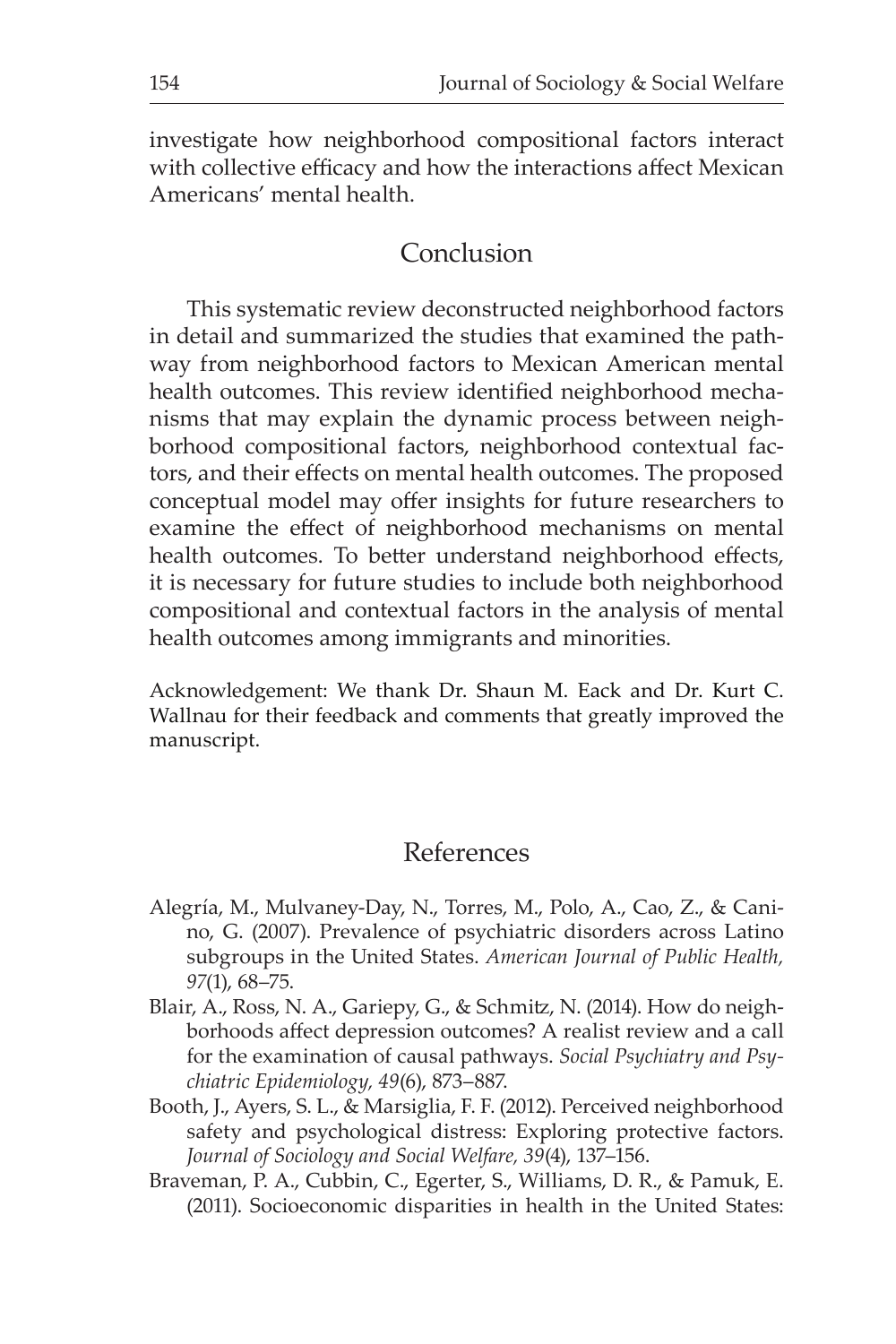What the patterns tell us. *American Journal of Public Health*, *100*(S1), S186–S196.

- Burchfield, K. B., & Silver, E. (2013). Collective efficacy and crime in Los Angeles neighborhoods: Implications for the Latino paradox\*. *Sociological Inquiry, 83*(1), 154–176.
- Burnam, M. A., Hough, R. L., Karno, M., Escobar, J. I., & Telles, C. A. (1987). Acculturation and lifetime prevalence of psychiatric disorders among Mexican Americans in Los Angeles. *Journal of Health and Social Behavior*, 89–102.
- Campos, B., Ullman, J. B., Aguilera, A., & Dunkel Schetter, C. (2014). Familism and psychological health: the intervening role of closeness and social support. *Cultural Diversity and Ethnic Minority Psychology, 20*(2), 191.
- Cutrona, C. E., Wallace, G., & Wesner, K.A. (2006). Neighborhood characteristics and depression an examination of stress processes. *Current Directions in Psychological Science, 15*(4), 188–192.
- Diez Roux, A. V. (2001). Investigating neighborhood and area effects on health. *American Journal of Public Health, 91*(11), 1783–1789.
- Eschbach, K., Ostir, G. V., Patel, K. V., Markides, K. S., & Goodwin, J. S. (2004). Neighborhood context and mortality among older Mexican Americans: is there a barrio advantage? *American Journal of Public Health, 94*(10), 1807–1812.
- Falagas, M. E., Pitsouni, E.I., Malietzis, G. A., & Pappas, G. (2008). Comparison of PubMed, Scopus, Web of Science, and Google Scholar: Strengths and weaknesses. *The FASEB Journal, 22*(2), 338–342.
- Furstenberg, F., & Hughes, M. (1997). The influence of neighborhoods on children's development: A theoretical perspective and a research agenda. *Neighborhood Poverty, 2*, 23–47.
- García-Pérez, M. A. (2010). Accuracy and completeness of publication and citation records in the Web of Science, PsycINFO, and Google Scholar: A case study for the computation of h indices in Psychology. *Journal of the American Society for Information Science and Technology, 61*(10), 2070–2085.
- Gephart, M. A. (1997). Neighborhoods and communities as contexts for development. *Neighborhood Poverty, 1*, 1-43.
- Gerst, K., Miranda, P. Y., Eschbach, K., Sheffield, K. M., Peek, M. K., & Markides, K. S. (2011). Protective neighborhoods: Neighborhood proportion of Mexican Americans and depressive symptoms in very old Mexican Americans. *Journal of the American Geriatrics Society, 59*(2), 353–358.
- Gonzales, N. A., Coxe, S., Roosa, M. W., White, R. M., Knight, G. P., Zeiders, K. H., & Saenz, D. (2011). Economic hardship, neighborhood context, and parenting: Prospective effects on Mexican-American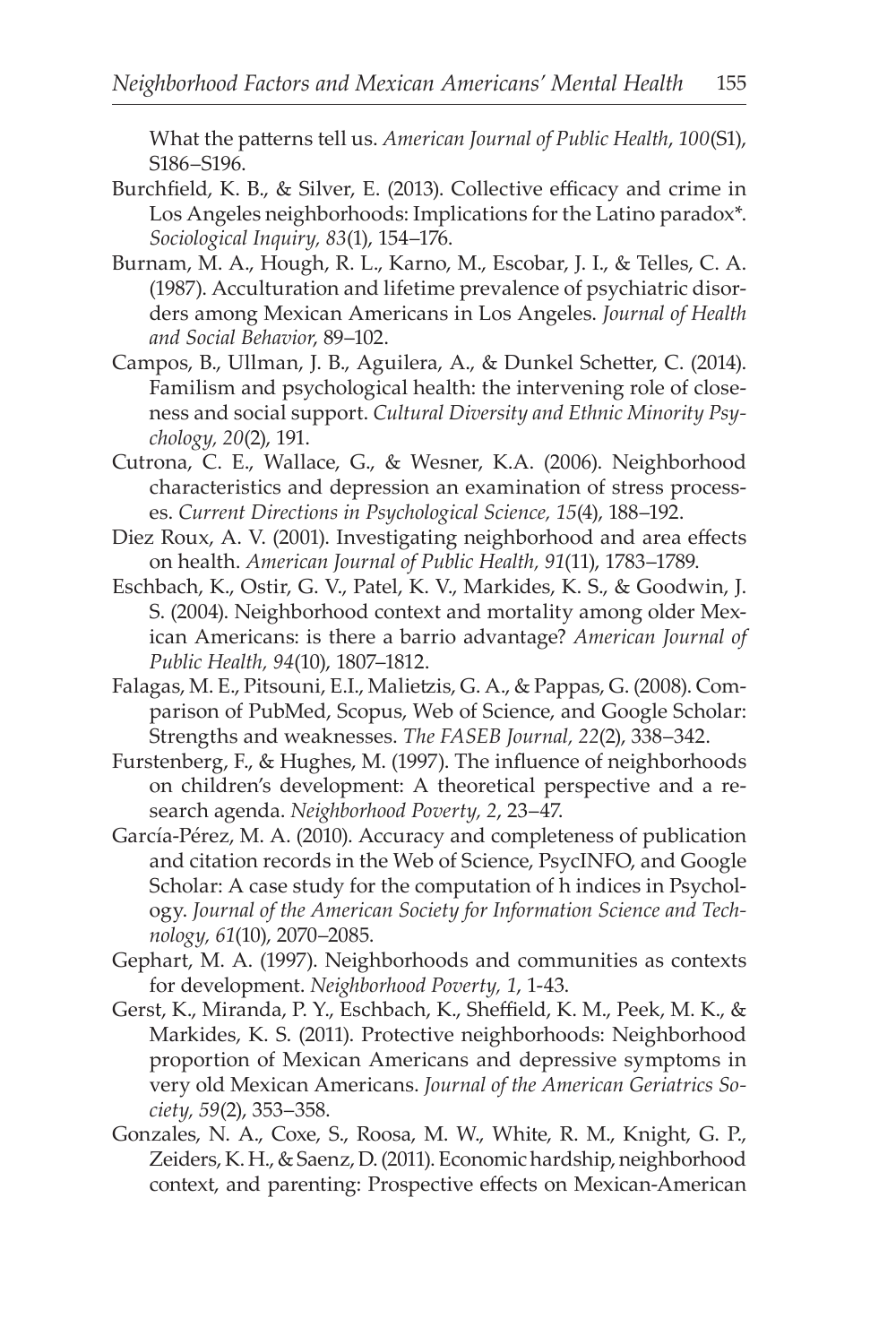adolescent's mental health. *American Journal of Community Psychology, 47*(1–2), 98–113.

- Gonzalez-Barrera, A., & Lopez, M. H. (2013). *A demographic portrait of Mexican-origin Hispanics in the United States.* Washington, DC: Pew Hispanic Center.
- Grant, B. F., Stinson, F. S., Hasin, D. S., Dawson, D. A., Chou, S. P., & Anderson, K. (2004). Immigration and lifetime prevalence of DSM-IV psychiatric disorders among Mexican Americans and Non-Hispanic Whites in the United States: Results from the National Epidemiologic Survey on Alcohol and Related Conditions. *Archives of General Psychiatry, 61*(12), 1226–1233.
- Herrera, A. P., Lee, J. W., Nanyonjo, R. D., Laufman, L. E., & Torres-Vigil, I. (2009). Religious coping and caregiver well-being in Mexican-American families. *Aging and Mental Health, 13*(1), 84–91.
- Holman, L. (2011). Millennial students' mental models of search: Implications for academic librarians and database developers. *The Journal of Academic Librarianship, 37*(1), 19–27.
- Jean-François, G., Laetitia, R., & Stefan, D. (2013). Is the coverage of Google Scholar enough to be used alone for systematic reviews? *BMC Medical Informatics and Decision Making, 13*(1), 7. doi:10.1186/1472- 6947-13-7
- Keeler, A. R., Siegel, J. T., & Alvaro, E. M. (2014). Depression and help seeking among Mexican–Americans: The mediating role of familism. *Journal of Immigrant and Minority Health, 16*(6), 1225–1231.
- Longest, B. B. (2002). *Health policymaking in the United States.* Washington, DC: Health Administration Press.
- Macintyre, S., MacIver, S., & Sooman, A. (1993). Area, class and health: should we be focusing on places or people? *Journal of Social Policy, 22*(02), 213–234.
- Macintyre, S., McKay, L., & Ellaway, A. (2005). Are rich people or poor people more likely to be ill? Lay perceptions, by social class and neighbourhood, of inequalities in health. *Social Science & Medicine, 60*(2), 313–317.
- Mair, C. F., Roux, A.V.D., & Galea, S. (2008). Are neighborhood characteristics associated with depressive symptoms? A critical review. *Journal of Epidemiology and Community Health*, *62*(11), 940–946.
- Massey, D. S., & Denton, N. A. (1992). Racial identity and the spatial assimilation of Mexicans in the United States. *Social Science Research, 21*(3), 235–260.
- Massey, D. S., & Sampson, R. J. (2009). Introduction: Moynihan redux: Legacies and lessons. *The Annals of the American Academy of Political and Social Science*, *621*(1), 6–27, doi: 10.1177/0002716208325122.
- Milbrath, G. R., & DeGuzman, P. B. (2015). Neighborhood: A conceptual analysis. *Public Health Nursing, 32*(4), 349–358.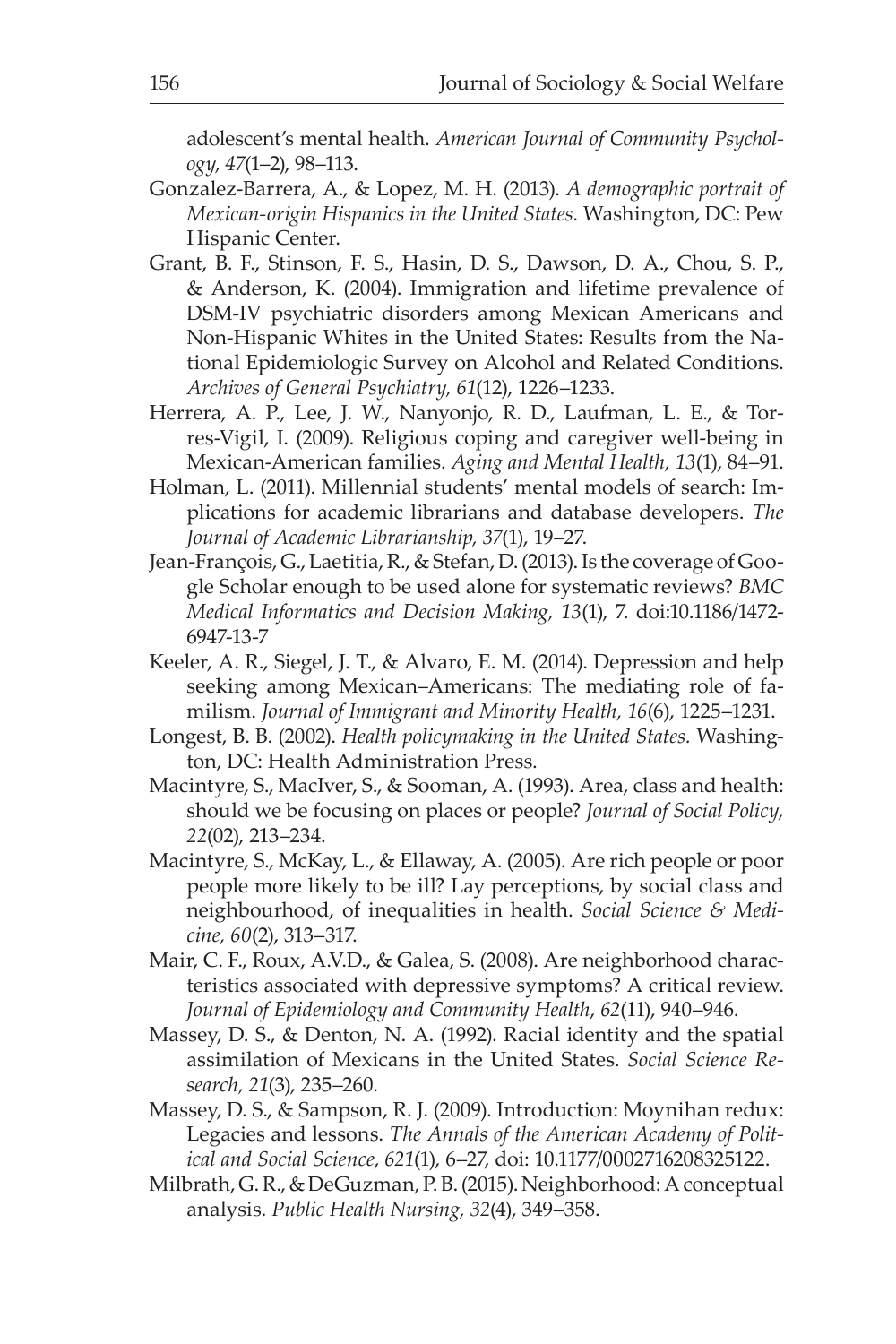- Mirowsky, J., & Ross, C. E. (2003). *Social causes of psychological distress*. Piscataway, NJ: Transaction Publishers.
- Nair, R. L., White, R. M., Roosa, M. W., & Zeiders, K. H. (2012). Cultural stressors and mental health symptoms among Mexican Americans: A prospective study examining the impact of the family and neighborhood context. *Journal of Youth and Adolescence, 42*(10), 1611–1623.
- Nielsen, A. L., Lee, M. T., & Martinez, R. (2005). Integrating race, place and motive in Social Disorganization Theory: Lessons from a comparison of Black and Latino homicide types in two immigrant destination cities\*. *Criminology, 43*(3), 837–872.
- Nielsen, T. S., & Hansen, K. B. (2007). Do green areas affect health? Results from a Danish survey on the use of green areas and health indicators. *Health & Place, 13*(4), 839–850.
- Onésimo Sandoval, J., & Jennings, J. (2012). Barrios and hyper barrios: how Latino neighborhoods changed the urban built environment. *Journal of Urbanism: International Research on Placemaking and Urban Sustainability, 5*(2-3), 111–138.
- Ornelas, I. J., Perreira, K. M., Beeber, L., & Maxwell, L. (2009). Challenges and strategies to maintaining emotional health: Qualitative perspectives of Mexican immigrant mothers. *Journal of Family Issues*, doi:10.1177/0192513X09336651.
- Ostir, G. V., Eschbach, K., Markides, K. S., & Goodwin, J.S. (2003). Neighbourhood composition and depressive symptoms among older Mexican Americans. *Journal of Epidemiology and Community Health, 57*(12), 987–992.
- Paczkowski, M. M., & Galea, S. (2010). Sociodemographic characteristics of the neighborhood and depressive symptoms. *Current Opinion in Psychiatry, 23*(4), 337–341.
- Papas, M. A., Alberg, A. J., Ewing, R., Helzlsouer, K. J., Gary, T. L., & Klassen, A. C. (2007). The built environment and obesity. *Epidemiologic Reviews, 29*(1), 129-143.
- Pew Research Center. (2015). *Chapter 5: U.S. foreign-born population trends*. Retrieved from http://www.pewhispanic.org/2015/09/28/chapter-5-us-foreign-born-population-trends/.
- Robert, S. A. (1999). Socioeconomic position and health: the independent contribution of community socioeconomic context. *Annual Review of Sociology*, *25,* 489–516.
- Roberts, R. E., Roberts, C. R., & Chen, Y. R. (1997). Ethnocultural differences in prevalence of adolescent depression. *AmericanJournal of Community Psychology, 25*(1), 95–110.
- Roosa, M. W., Burrell, G. L., Nair, R. L., Coxe, S., Tein, J. Y., & Knight, G. P. (2010). Neighborhood disadvantage, stressful life events, and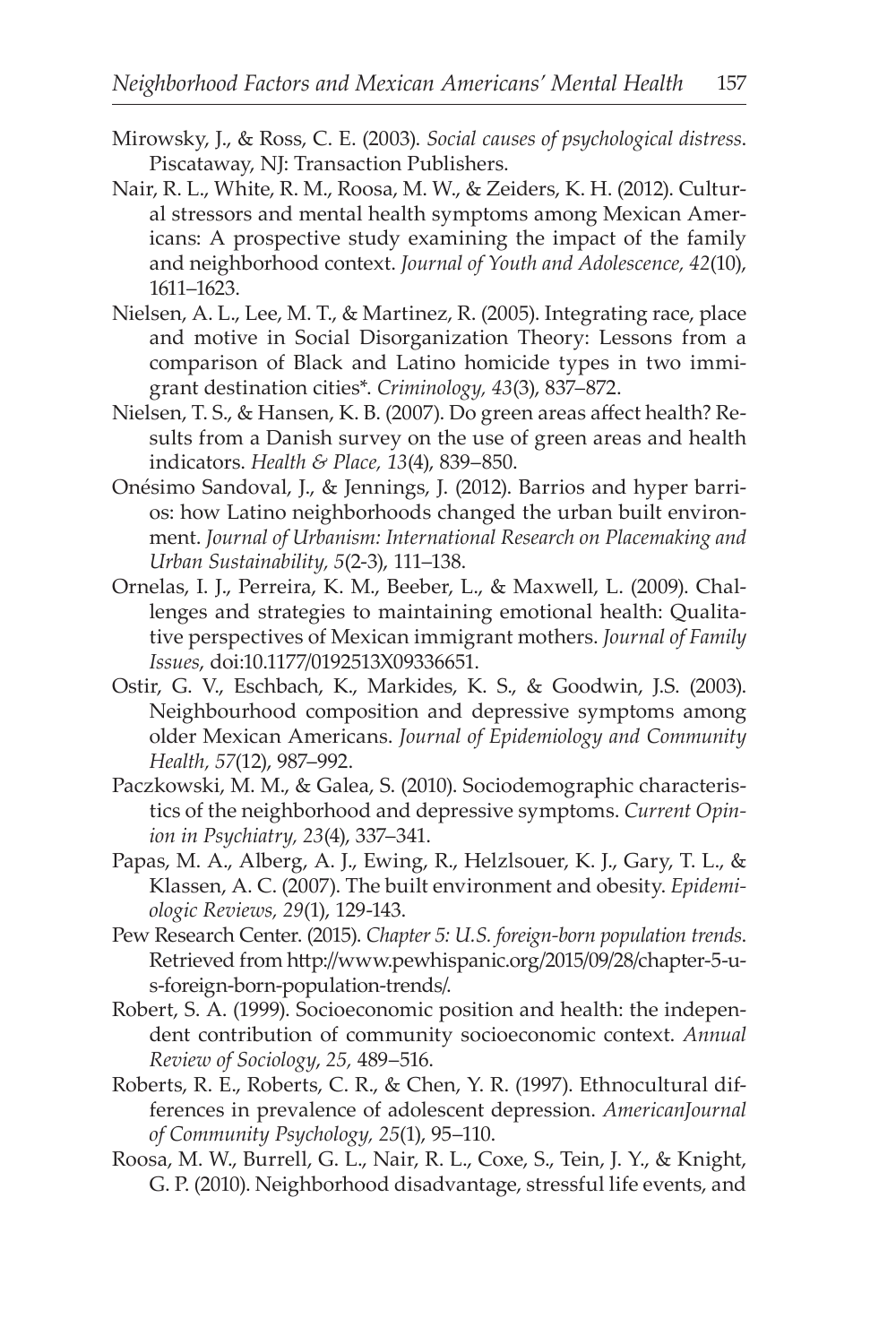adjustment among Mexican American early adolescents. *Journal of Early Adolescence, 30*(4), 567–592.

- Ross, C. E. (2000). Neighborhood disadvantage and adult depression. *Journal of Health and Social Behavior, 41*(2), 177–187.
- Salanova, M., Llorens, S., Cifre, E., Martínez, I. M., & Schaufeli, W. B. (2003). Perceived collective efficacy, subjective well-being and task performance among electronic work groups an experimental study. *Small Group Research, 34*(1), 43–73.
- Sampson, R. (2012). Great American city: Chicago and the enduring neighborhood effect. *Publishers Weekly, 259*(1), 74–74.
- Sampson, R. J., Morenoff, J.D., & Raudenbush, S. (2005). Social anatomy of racial and ethnic disparities in violence. *American Journal of Public Health, 95*(2), 224–232.
- Sampson, R. J., Morenoff, J.D., & Earls, F. (1999). Beyond social capital: Spatial dynamics of collective efficacy for children. *American Sociological Review*, *64*(5), 633–660.
- Sampson, R. J., Raudenbush, S. W., & Earls, F. (1997). Neighborhoods and violent crime: A multilevel study of collective efficacy. *Science, 277*(5328), 918–924.
- Sandoval, J. S. O., & Jennings, J. (2012). Latino civic participation: Evaluating indicators of immigrant engagement in a Midwestern city. *Latino Studies, 10*(4), 523–545.
- Schaefer-McDaniel, N., Caughy, M. O. B., O'Campo, P., & Gearey, W. (2010). Examining methodological details of neighbourhood observations and the relationship to health: A literature review. *Social Science & Medicine, 70*(2), 277–292.
- Shaw, C. R., & McKay, H. D. (1942). *Juvenile delinquency and urban areas.* Chicago, IL: University of Chicago Press.
- Shaw, D. S., Criss, M. M., Schonberg, M. A., & Beck, J. E. (2004). The development of family hierarchies and their relation to children's conduct problems. *Development and Psychopathology, 16*(3), 483–500.
- Sheffield, K. M., & Peek, M. K. (2009). Neighborhood context and cognitive decline in older Mexican Americans: Results from the Hispanic Established Populations for Epidemiologic Studies of the Elderly. *American Journal of Epidemiology, 169*(9), 1092–1101.
- Sooman, A., & Macintyre, S. (1995). Health and perceptions of the local environment in socially contrasting neighbourhoods in Glasgow. *Health & Place, 1*(1), 15–26.
- Truong, K. D., & Ma, S. (2006). A systematic review of relations between neighborhoods and mental health. *The Journal of Mental Health Policy and Economics, 9*(3), 137–154.
- U.S. Census Bureau. (2013). *Hispanic origin main.* Retrieved from http:// www.census.gov/population/hispanic/.